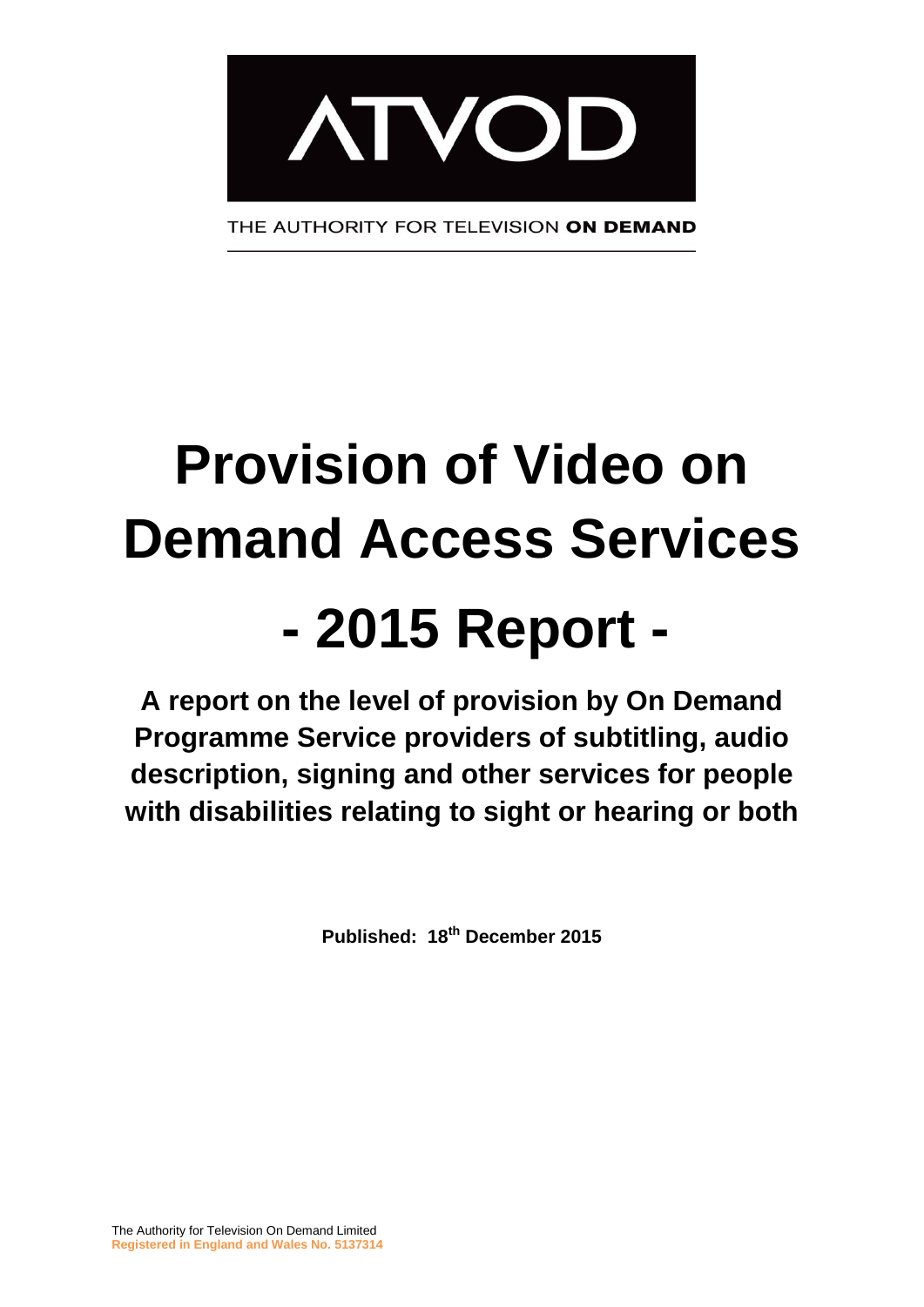# **Contents**

|                                                                          | Page 3  |  |
|--------------------------------------------------------------------------|---------|--|
|                                                                          | Page 5  |  |
|                                                                          | Page 6  |  |
|                                                                          | Page 6  |  |
| Services for people with disabilities relating to hearing                |         |  |
|                                                                          | Page 11 |  |
|                                                                          | Page 19 |  |
| Audio description for people with disabilities relating to sight Page 20 |         |  |
|                                                                          |         |  |
|                                                                          |         |  |
| <b>Annex 1: The Survey</b>                                               |         |  |

**Annex 2: List of providers required to respond**

**Annex 3: Subtitle provision by service and platform**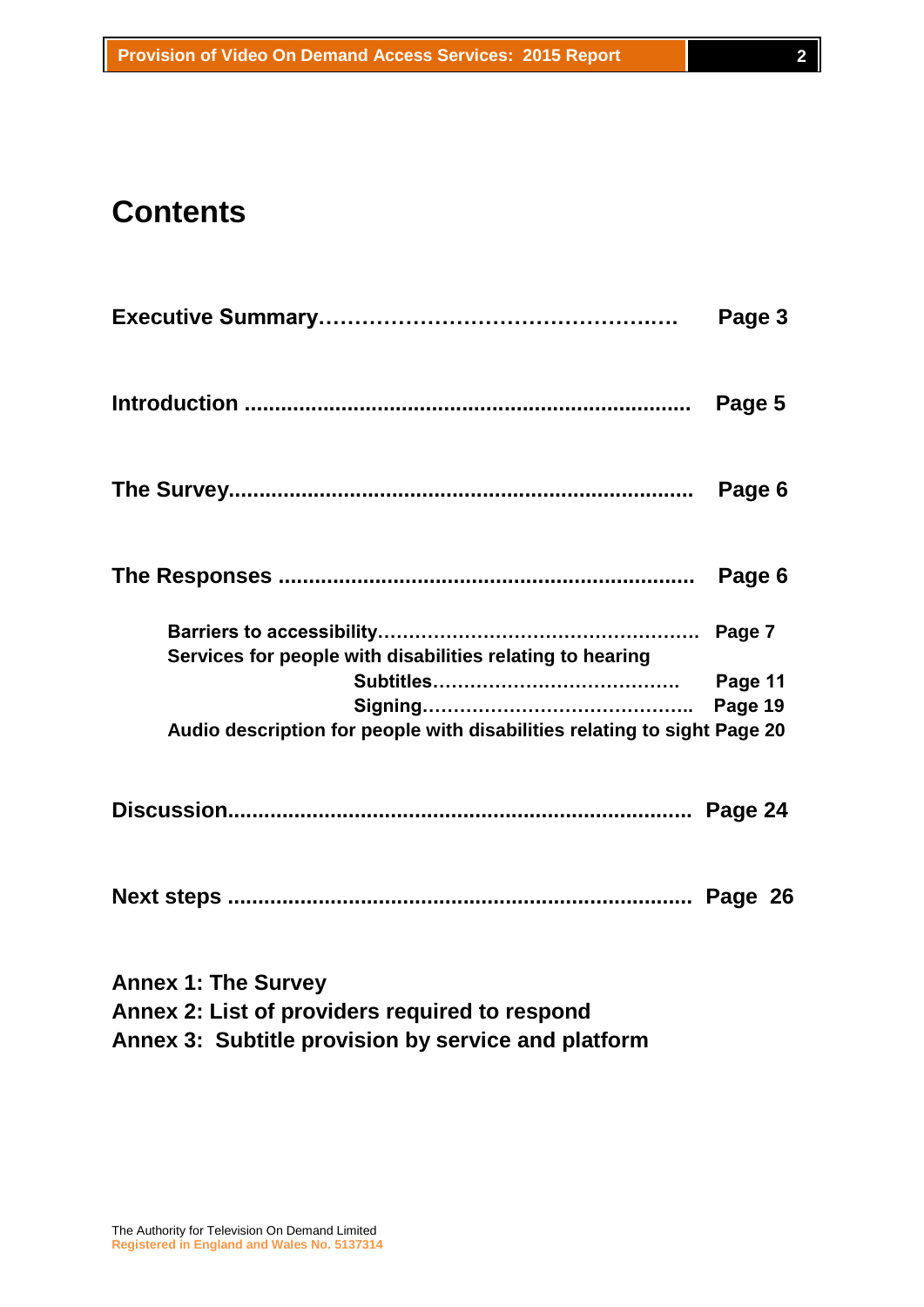# **Executive Summary**

Each year, ATVOD carries out a survey of how accessible Video On-Demand ("VOD") services are to people with disabilities relating to sight and/or hearing. This means whether they have subtitles, signing or 'audio description' (collectively, "access services").

Broadcast television services must supply a certain amount of accessible content, but there are no such obligations on VOD services and VOD content is simply nowhere near as accessible as broadcast television. ATVOD hears from affected viewers who have followed a series with subtitles on television (for example) but are then frustrated to find that they can't watch episodes via catch-up TV.

Although ATVOD has conducted the survey since 2011, last year it became compulsory for all providers of 'On Demand Programme Services' ("ODPS") notified to ATVOD. This year we got 90 responses, and the key findings were as follows:

#### **Key Findings in 2015**

 $\triangleright$  Accessible programming can now be found on an increasing range of devices (from connected TV apps to games consoles) but there continue to be large gaps in access service provision on the major television platforms such as Virgin, Sky and YouView.

#### **Subtitles**

- $\triangleright$  Those already providing subtitles (notably the Public Service Broadcasters) continue to provide them in slowly increasing volumes but with a more rapidly increasing spread of accessible platforms. For example, Channel 5, who previously provided subtitles only on its website and mobile apps, now offers a significant amount of subtitling (70-80% of programme hours) on games consoles (Sony Playstation, Xbox), Connected TV apps, YouView and other set top boxes (e.g. Roku, EETV, Fire TV and Freesat).
- $\triangleright$  There are also some significant entrants to providing subtitles, e.g. Amazon. Other film services (such as Sainsbury's, and the BFI) also now offer subtitles, although this may be partly as a result of foreign language subtitling.

#### **Signing**

- $\triangleright$  Signing continues to be provided on only a limited number of VOD services: BSLBT, ITV and UTV, with the addition in 2015 of STV.
- $\triangleright$  Other VOD service providers (e.g. Sky, Channel 4, Disney, Nickelodeon, NBC Universal) point to their contributions to the BSLBT fund

#### Audio Description

 $\triangleright$  Audio Description for the blind and partially sighted continues to lag behind subtitles. As with subtitling though, those few already providing AD on a particular platform continued to provide it, and other providers are beginning, slowly, to explore audio described VOD content: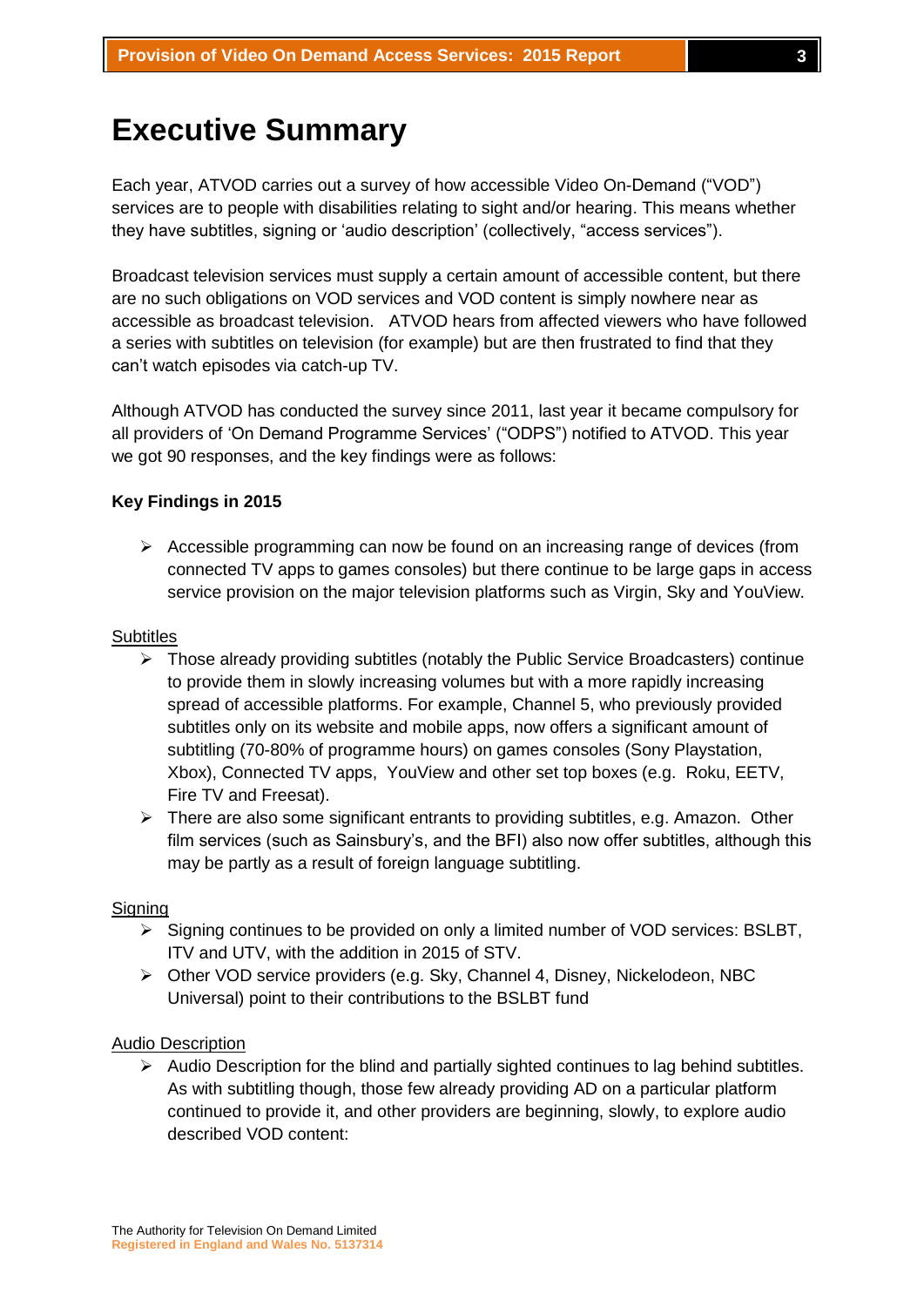- $\circ$  ITV AD available for 0.4% of content (its most popular programmes like Coronation Street and Downton) on its Android app (launched in 2015). ITV plans to roll out AD to other popular programmes and to more platforms.
- $\circ$  Channel 5 AD now available on its website and iOS and Android apps (starting after the survey reporting period)

#### Barriers to provision

 $\triangleright$  Providers continue to point to barriers to accessibility on VOD, including technical issues in converting subtitles for multiple platforms, and the associated costs. Content providers (e.g. Fox) continue to disagree with platform operators (e.g. Virgin) over whose responsibility it is to make content accessible, and there is a lack of clarity over platform requirements and/or capabilities. However, more platforms appear to now support access services, and more content providers are working with platforms to get accessible content through to consumers.

#### **ATVOD Response**

- $\triangleright$  Progress is being made, but ATVOD continues to receive complaints from consumers who cannot access content on the major television platforms.
- $\triangleright$  ATVOD recognises that there are technical obstacles and that in some cases accessibility has to be introduced to coincide with more general systems upgrades.
- $\triangleright$  ATVOD therefore welcomes the news from key content providers and platform operators that many such upgrades are planned and that accessibility will be factored in.
- $\triangleright$  ATVOD urges platform operators to ensure that their platforms support accessibility and that content providers are kept updated of technical requirements, including upgrade roadmaps which may affect any access requirements.
- ATVOD notes that costs of implementation of access services across different platforms is again a key obstacle for service providers and would encourage platforms to work together and with service providers in this area.
- $\triangleright$  Although the complexity of the situation (in terms of proliferation of platforms and technologies) may simplify as the market matures, we urge providers to be proactive now, in order to avoid retro-fitting accessibility to future technology. Accessibility needs to be a routine part of contract discussions and systems upgrades.
- $\triangleright$  ATVOD again urges all service providers to consider audio description alongside subtitling rather than as an optional extra. The industry focus appears to date to have been on subtitling, with relatively little progress made in the quantity of audio described VOD available.

#### **Next Steps**

- $\triangleright$  In January 2016 the regulation of VOD passes from ATVOD to Ofcom. ATVOD very much hopes that Ofcom will continue working towards more accessible VOD in the UK, building on ATVOD's work of the past five years.
- $\triangleright$  ATVOD thanks all those service providers, disability groups, and individuals who have engaged with ATVOD over the last five years to help make VOD more accessible.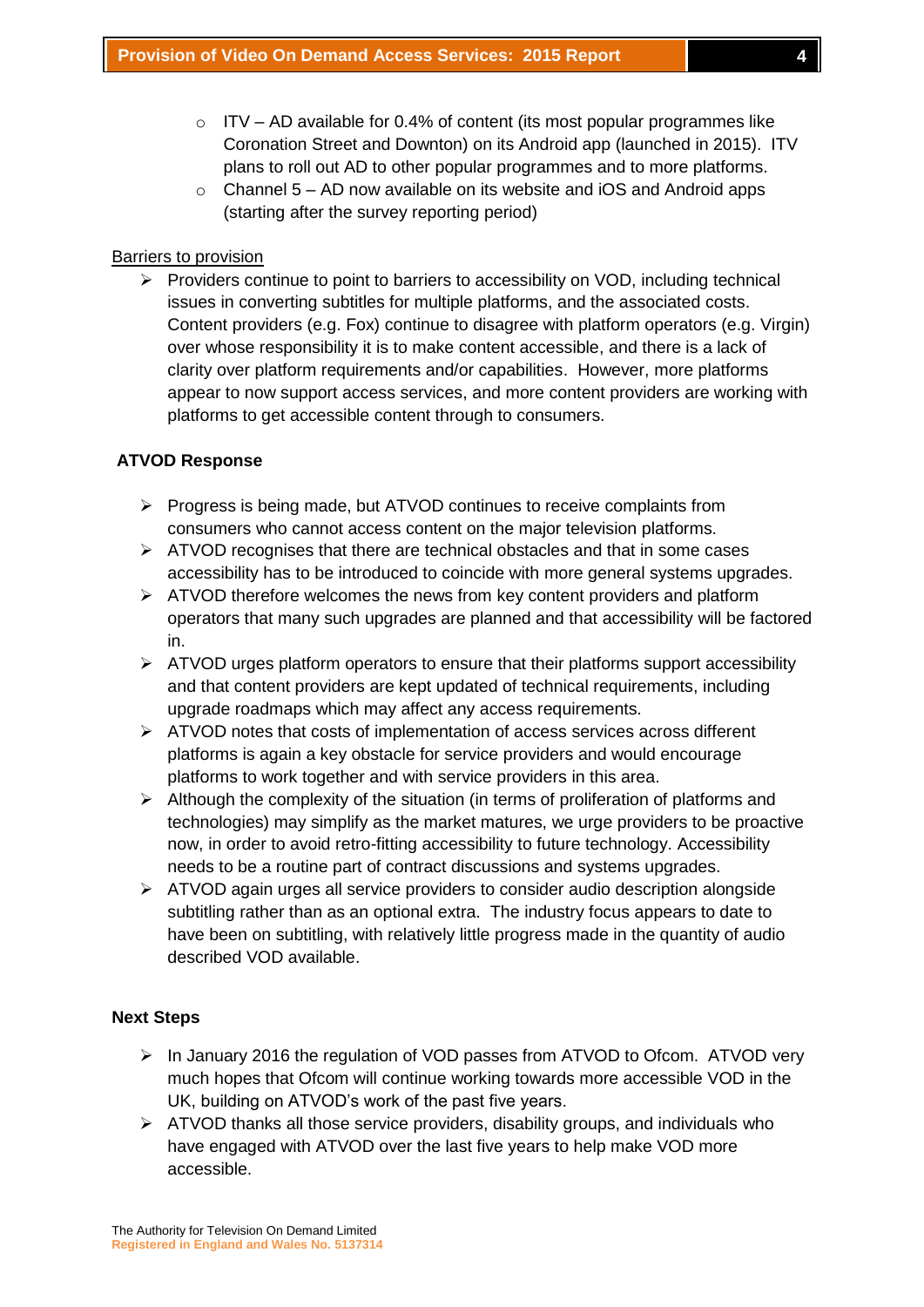# **Introduction**

ATVOD is designated by Ofcom as the appropriate regulatory authority for editorial content on video-on-demand ("VOD") services that meet the definition of an On Demand Programme Service ("ODPS"), as defined in section 368 of the Communications Act 2003 ("the Act"). In performing that role, ATVOD is committed to encouraging service providers to make their services more accessible to people with disabilities affecting their sight and/or hearing at a key time in the development and use of on-demand services<sup>1</sup>. Making services more accessible will normally mean providing programmes with subtitling, audio-description or signing. We refer to such techniques as "access services".

While certain television broadcast channels are subject to statutory quotas for access services, ATVOD has no powers to compel VOD providers to become accessible.

On 26 February 2014, ATVOD published its Access Services Plan<sup>2</sup> ("the Plan") setting out how it would encourage services providers over the period 2014-16. One way in which ATVOD encourages provision of access services is through the collection and publication of information showing where access services are, and are not, provided on video on demand services, and detailing the nature and scale of any such provision. Since 2011 ATVOD has conducted an annual survey of current levels of provision of such 'access services'. Since last year (2014) this survey has been compulsory for providers of ODPS notified to ATVOD, using a demand for information under s368O of the Act. Failure to comply with such a demand for information could ultimate lead to enforcement action by Ofcom, including the imposition of a financial penalty.

This report details the responses received to ATVOD's fifth major survey of regulated service providers, which closed on 30 September 2015. All providers of one or more ODPS were required to complete the survey.

The report looks at why VOD is different to broadcast television, and poses new challenges for accessibility. It looks at what has changed since last year: who is now providing subtitles, audio description, and signing, and on what platform, from own-brand websites to mobile apps. We look at which of last year's plans have been carried out, how obstacles have been overcome and how in many cases the barriers continue to make themselves felt.

This year, in Annex 3, we've set out the responses received in a way which makes it easy to check whether a particular service, or a particular platform, carries subtitles. Importantly, we have shown how these figures fit into the 'bigger picture' of Video On-Demand in the UK, indicating where the largest quantities of catch-up and archived content are to be found, and whether these bigger services are – or are not – accessible.

1

<sup>1</sup> Under Paragraph 5(v) and Paragraph 7(xx) of its Designation, ATVOD is required "*to encourage Service Providers to ensure that their services are progressively made more accessible to people with disabilities affecting their sight or hearing or both*"

<sup>2</sup> [http://www.atvod.co.uk/uploads/files/Access\\_Services\\_Plan\\_2014-16.pdf](http://www.atvod.co.uk/uploads/files/Access_Services_Plan_2014-16.pdf)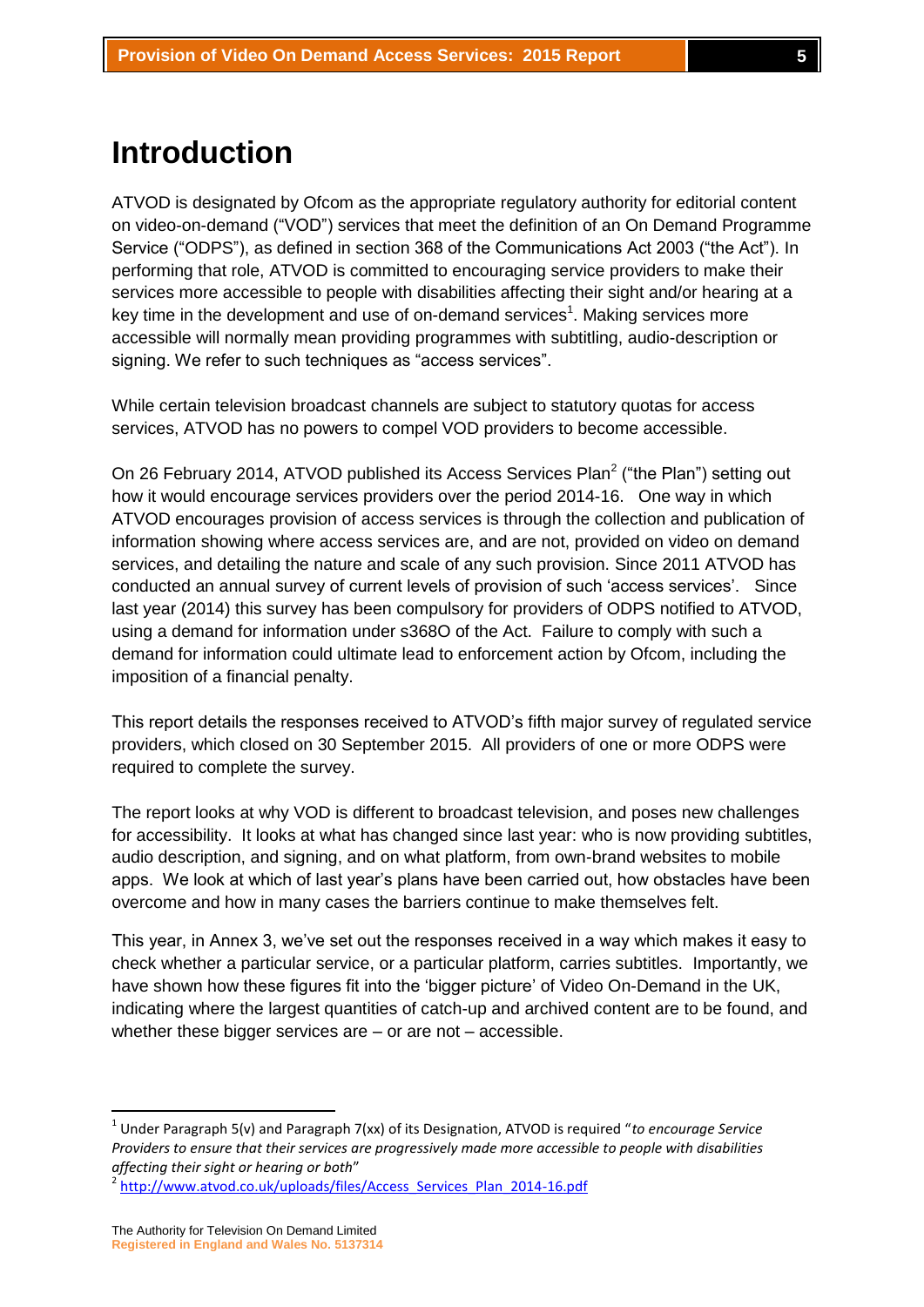Why are there gaps in this picture? Service providers point to technical and cost issues which are outlined and interrogated in this report. There is no equivalent of Annex 3 for audio described services as the level of provision is simply too small – this too is something we address in the report.

# **The Survey**

ATVOD required all providers of ODPS to indicate the scale of provision of each type of access service, together with any future plans for access service provision. Service Providers were asked to detail their provision of access services across each of the platforms on which their ODPS were available (including, for example, their own websites and apps, and third party platforms).

The standard reference period used was the 12 month period from 1 April 2014 to 31 March 2015, although some service providers indicated that they had used a different period (for example the 2014 calendar year).

A copy of the survey is provided as Annex 1.

# **The Responses**

Responses were received from ninety service providers. Although completing the survey was compulsory, ATVOD appreciates that compiling this information is not always a straightforward task. ATVOD thanks those service providers who took the time to provide the required information.

There were just two service providers who failed to respond to ATVOD's formal demand for information. They were: GRM Daily (for the second year running); and Paul Raymond Media.

For a full list of those service providers required to respond, see Annex 2.

It is worth noting that respondents to this survey were giving figures in relation to their own 'On Demand Programme Services'. That means that respondents such as Virgin and Sky, who operate platforms which host a variety of services, were only giving figures for a small part of the overall content hosted – the part over which they hold editorial responsibility (as defined in the Act). Nonetheless, these platforms have informally commented on their role as platform operators and the extent to which their platforms can support the access services of other content providers.

Please note also that the BBC iPlayer is not regulated by ATVOD and for that reason is not included in this report. Services such as Netflix and iTunes, which are provided by companies established outside the UK are also excluded as they do not fall within ATVOD's remit.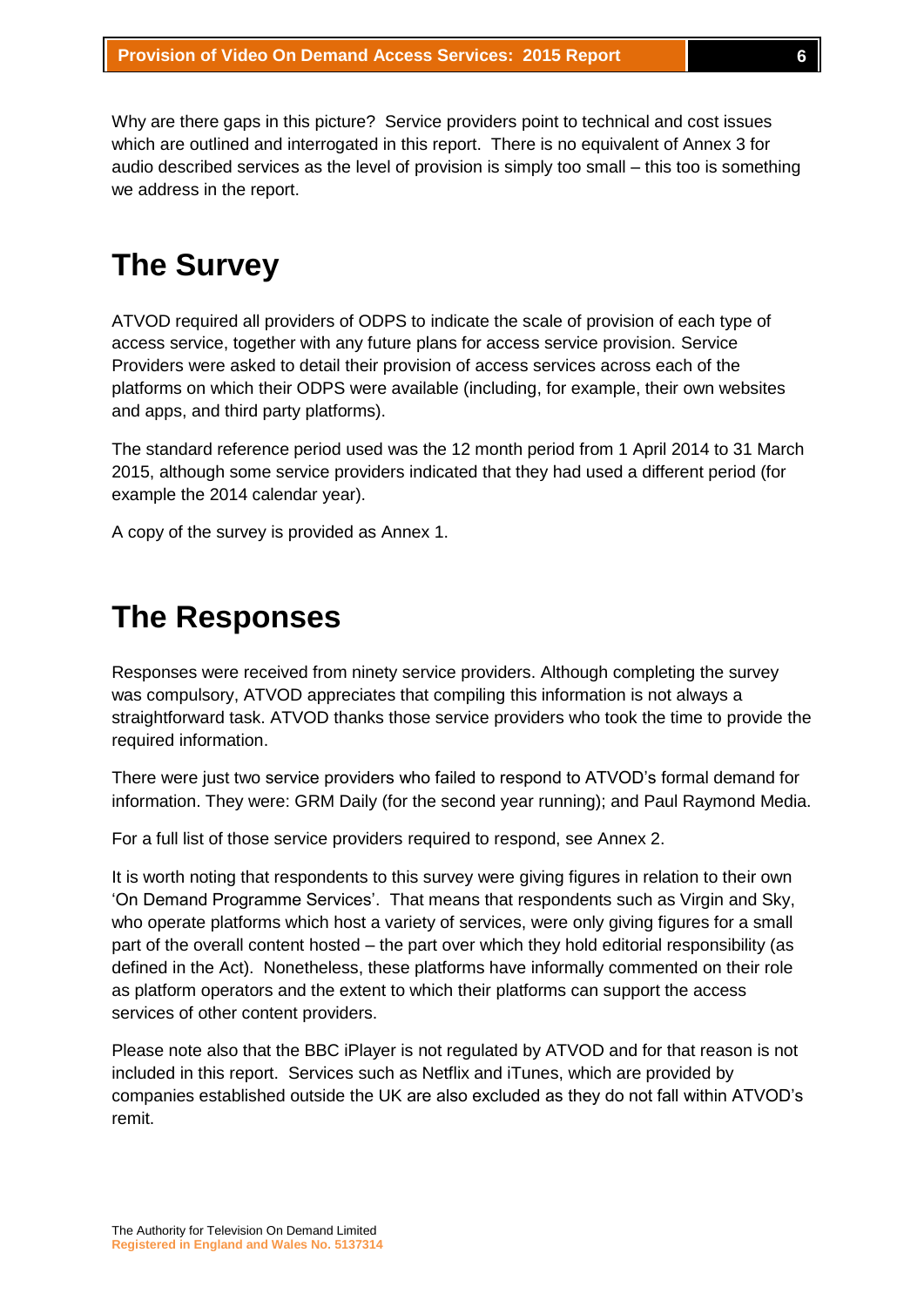

*Figure 1: Numbers of service providers reporting subtitles / signing / audio description from 2011-15. Note that ATVOD's survey was made compulsory in 2014 hence there were double the responses in that year compared with 2013, although in previous years respondents were self-selecting and therefore more likely to provide access services.*

# **Barriers to Provision**

This year the report aims to put figures into context by first addressing any barriers to accessibility. Why should VOD be any less accessible than broadcast content? We know that many linear television providers are required to make a certain proportion of their content accessible $3$  which means that many programmes already have associated subtitles, signing or audio description. Why should they not make it onto the catch-up services?

Here's what the survey respondents told us:

1

<sup>&</sup>lt;sup>3</sup> See Ofcom's Code on Television Access Services: [http://stakeholders.ofcom.org.uk/broadcasting/broadcast](http://stakeholders.ofcom.org.uk/broadcasting/broadcast-codes/tv-access-services/)[codes/tv-access-services/](http://stakeholders.ofcom.org.uk/broadcasting/broadcast-codes/tv-access-services/)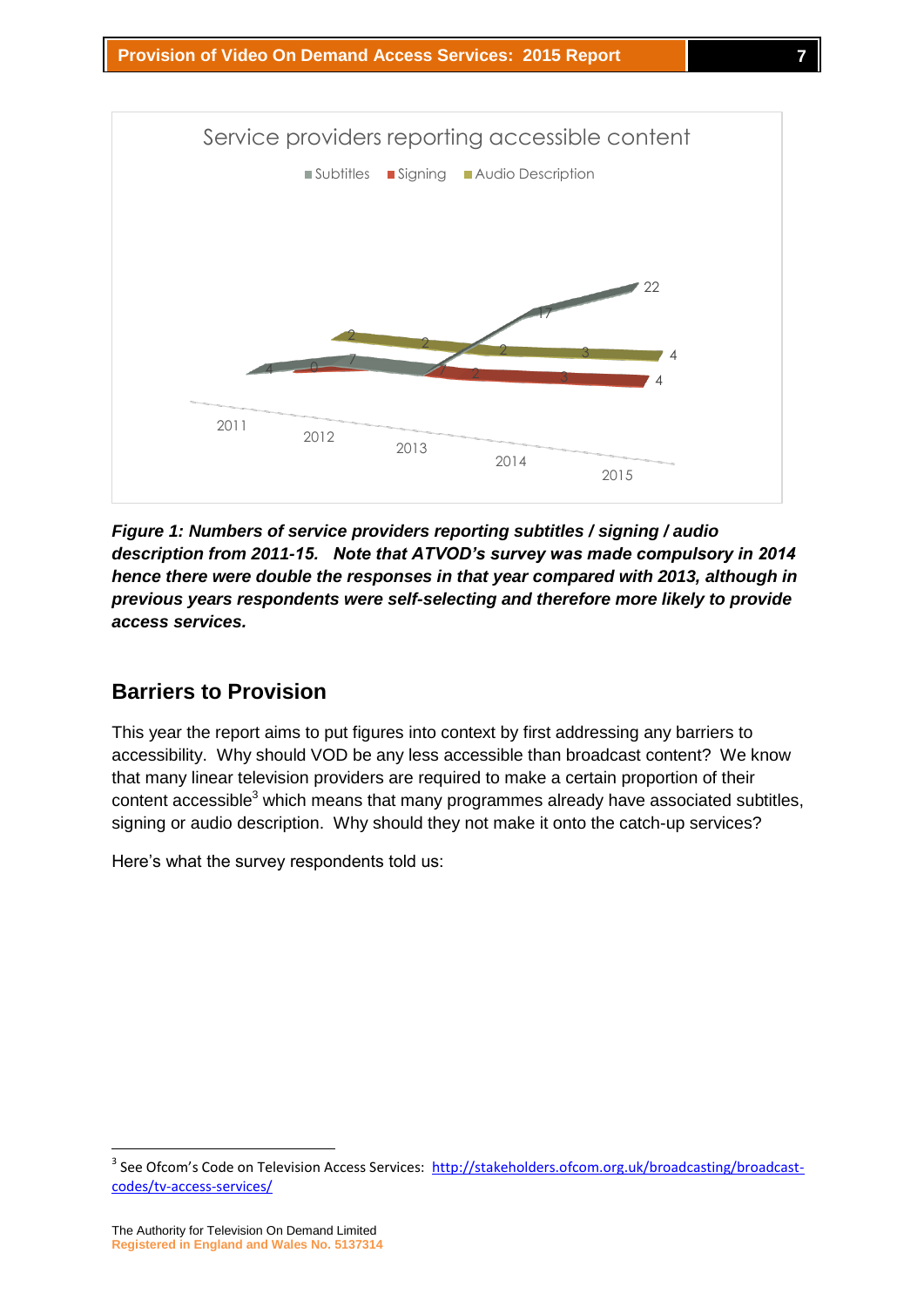

## *Figure 2: Number of times a particular barrier was mentioned as a percentage of all barriers mentioned*

ITV's survey response summarises the unique issues facing VOD services providers, referring to an *"exceptionally fast moving"* on-demand market when compared with the mature linear broadcast market with *"technologies and services that are standardised"* and *"a supplier landscape that is very simple"*: *"On demand services are based on emerging and fast-changing technologies with proprietary technologies and no consensus on standards, and they are delivered by a highly fragmented range of suppliers….…There is also a significant difference in the number of platforms and file types required for on demand as opposed to linear….Our analysis shows that there are 97 different permutations of on demand video stream types and platforms."*

Respondents drew attention to several **technical issues** relating to the emerging VOD landscape. Firstly, existing access services (originally made for broadcast programmes) require editing to be made available on-demand (e.g. advert breaks removed), as stated by Sky. Content providers (e.g. Channel 4, Channel 5, Columbia, Discovery, STV, ITV, UTV) told us that they might have to make any given programme available in multiple technical formats for it to be accessible on each platforms. Content aggregators (e.g. BFI) also point to the inconsistency in technical standards across video players, and BT mentioned *"restricted or inconsistent subtitle presentation standards"*. Curzon cinemas pointed to the impact on their brand of inaccurate subtitle translation tools.

Some service providers had specific issues with Audio Description, such as the BFI *("mutlitrack late-binding for AD for pre-existing content"*, problems with *"selectable audio tracks on playback"*) and Modern Times Group / AETN *("our current technical set up is not compatible"*).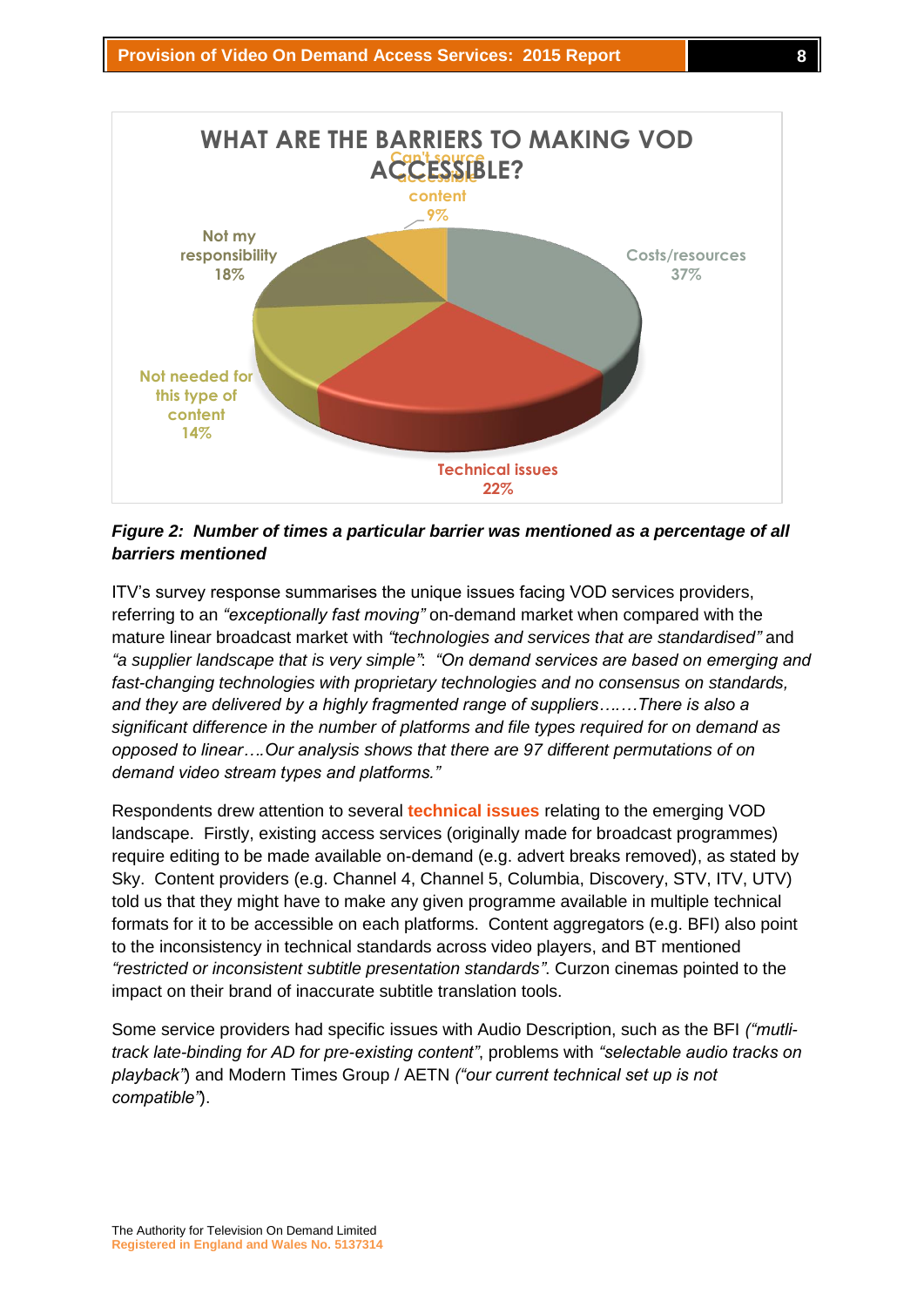The first and second reports<sup>4</sup> from the ATVOD 'Working Group on Access Services' make clear that there are no insuperable technical obstacles to the provision of VOD access services. Technical issues ultimately boil down to issues of **cost and resources**, as acknowledged by many respondents. However, that is not to say that these are not significant issues.

There is a cost benefit analysis implicit in the responses of those running **small services** (e.g. (Chrominance, Bay TV Liverpool, Community Channel, Greystone Media, Estuary TV, FilmDoo, Speedy Bee, Joybear, Localbuzz, Mustard TV, Notts TV, Picturebox, Northern Visions, Premier Christian Media Trust, Scifi, Scripps Networks, Sundance, The Horror Show, Shakespeare's Globe, Levant TV). ESTV, for example, states that *"[i]f and when the channel achieves 0.05% of total viewing Ofcom's access code comes into force - we will then consider proving access services*". UTV states that delivering *"accessible programmes from linear broadcast to multiple On Demand platforms in multiple formats is expensive and is the key barrier…especially for regional broadcasters operating within small territories".*

This is also true of **particular genres** where it is asserted that subtitles, signing and/or audio description are of less relevance to audiences. Examples of the latter include pornographic services (e.g. 965TV, Matthew Forrester, Playboy TV, Portland TV, RHF Productions, WMIT), music services (e.g. Classical TV), children's content (e.g. Plato Media, BT Scamp), sport (e.g. BT, Arsenal FC, MUTV, Rangers) or live programming more generally (fewer access services available, plus ITV / STV point to the limited audiences for catch-up of most programming designed to be watched live).

However, for other respondents there is an issue of who has **responsibility** for ensuring that content is accessible. Content providers (such as AMC Networks, CBS AMC, Broadcasting Gaia, JimJam) assert that responsibility rests with the platforms, or that their role and influence is limited as the platforms control playout and can have issues ingesting particular content (Fox, Cirkus, ITV, MTV, Nickelodeon, Comedy Central, FilmFlex, Universal Networks International, Walt Disney, Journeyman Pictures). UKTV states, for example: *"We continue to ask our platforms partners for details of the technical specification that are working to for access service provision but they are not providing us with an answer, so we are continuing with a solution for our own platforms."* NBC Universal says *"Universal Channel UK subtitles most of its content and these files are available to any of our distribution platforms. Currently none wishes to receive them"*. Disney states that *"whilst programme files containing subtitles and audio description already exist for many of the programmes made available in Disney's on demand services, the technical constraints of platforms which carry Disney's services has continued to prevent such access service files being offered to the platform's subscribers. Disney is continuing to engage in technical and commercial discussions with the platforms in an effort to resolve these difficulties"*. Other providers such as the BFI faced specific issues relating to DRM restrictions on some mobile and tablet devices.

On the other hand, we have platform operators stating that access services are not **made available** by the content providers (BFI, FilmOn, Sainsbury's, Videoondemand365, We Are Colony) or not provided in the right format. Virgin's response states: *"The current Virgin* 

1

<sup>&</sup>lt;sup>4</sup> [http://www.atvod.co.uk/uploads/files/ATVOD\\_WGAS\\_Report\\_2014.pdf](http://www.atvod.co.uk/uploads/files/ATVOD_WGAS_Report_2014.pdf) [http://www.atvod.co.uk/uploads/files/ATVOD\\_WGAS\\_Report\\_2015.pdf](http://www.atvod.co.uk/uploads/files/ATVOD_WGAS_Report_2015.pdf)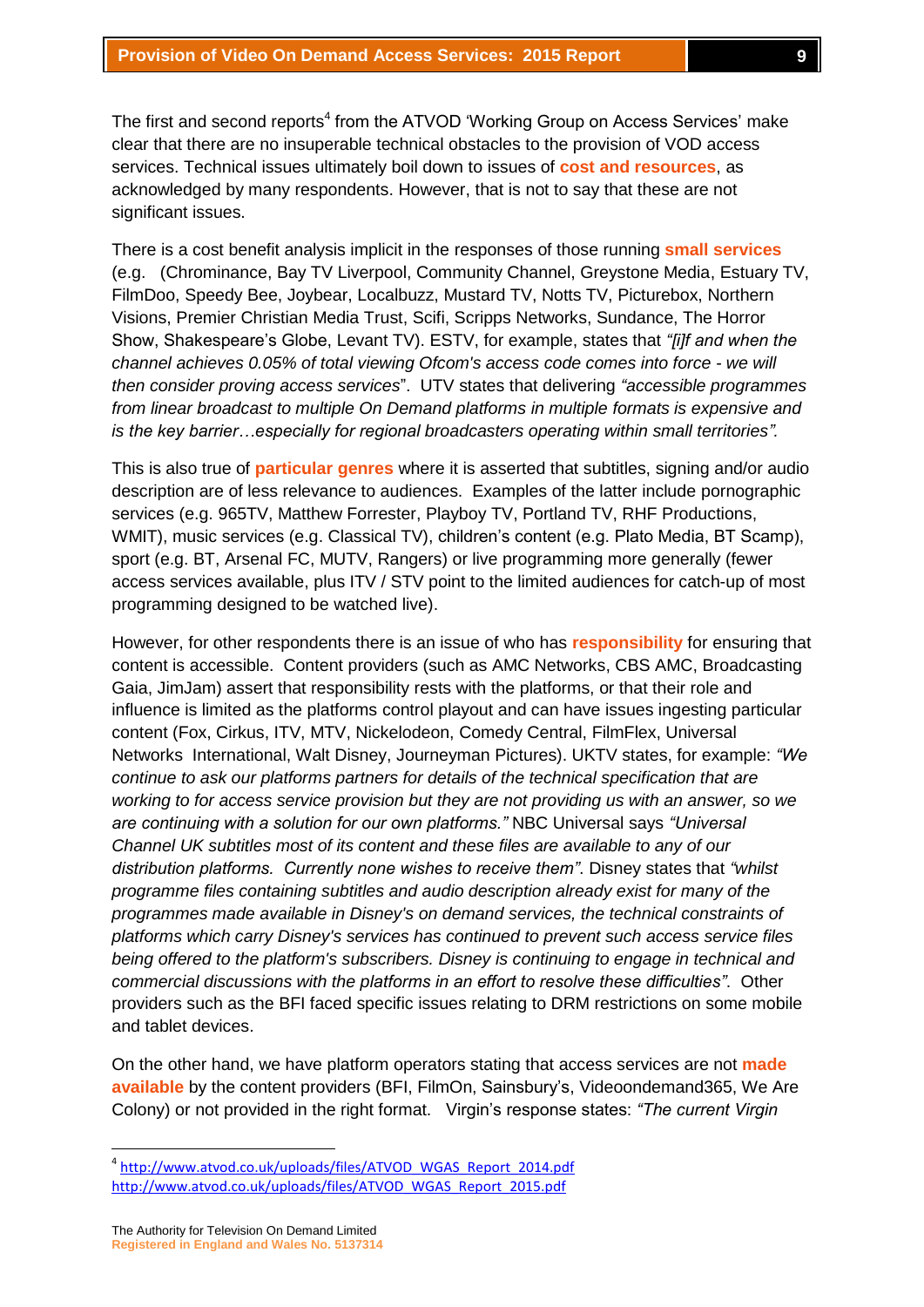*Media platform is fully capable of hosting subtitles, audio-description and signed programmes and we have invested and continue to invest in this functionality. As part of our contractual process we have sought to have subtitles included and provide the relevant technical specification (and indeed have clarified technical specifications where requested) but to date we have not received a positive response from content providers."* Sky too states that its discussions with content providers have stalled, due to technical obstacles or provider issues with cost / workload.

It is clear that none of the stated barriers to accessibility can be considered in isolation. Content providers say that it's the platform operators' responsibility to make their content accessible, but platform operators say they don't receive content with access services attached – someone has to pay for the subtitles (for example) to be put into the right technical format for each platform. Technical problems require money and time to overcome, and certain types of content (e.g. adult) less obviously benefit from access services, making the expenditure less worthwhile.



*Figure 3: Interrelation of barriers to accessibility*

The next section looks at what service providers are currently doing to overcome these barriers, where access services are on the increase, and which areas need further work.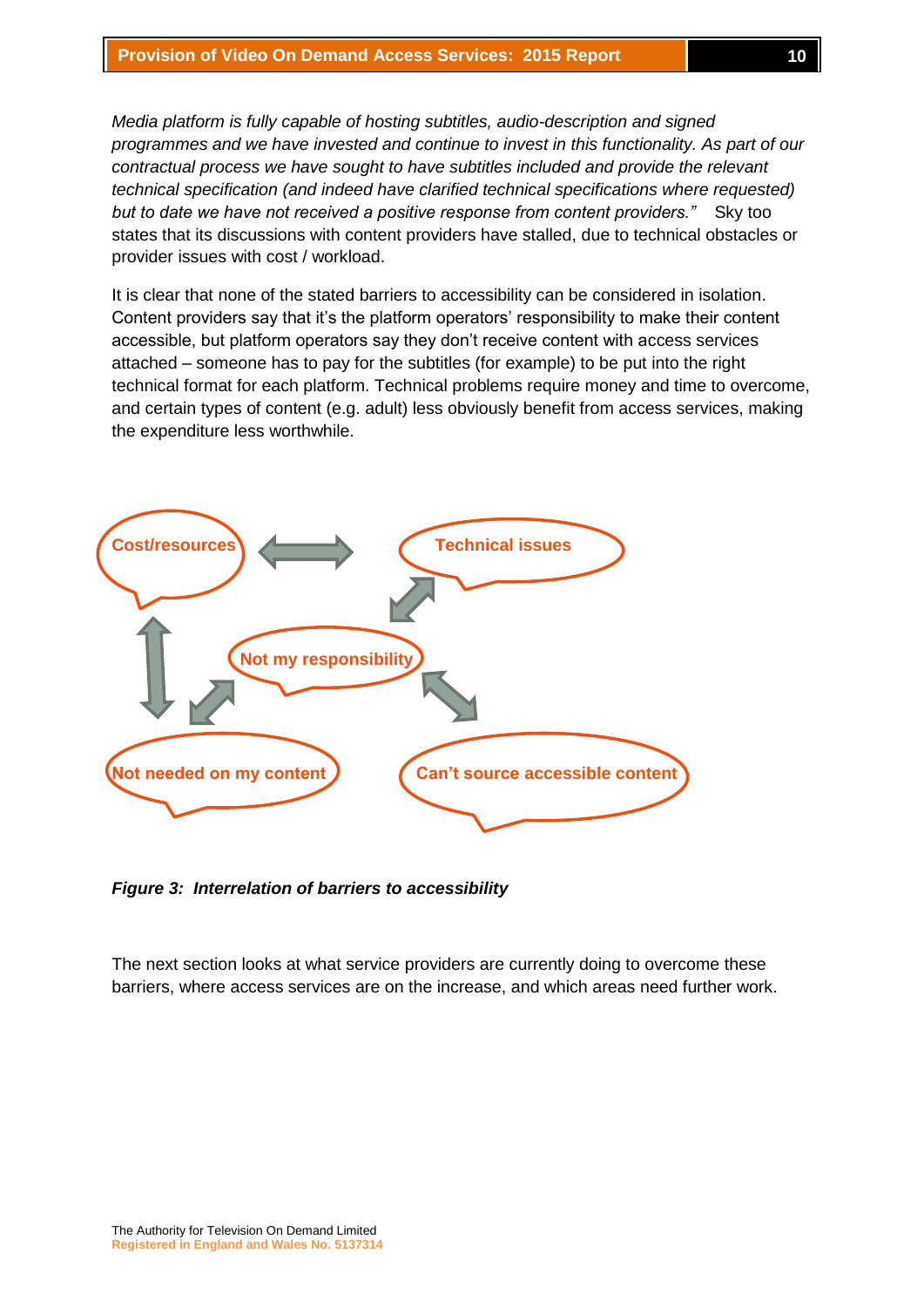# **Subtitles and Signing for people with disabilities relating to hearing**

# **Subtitles**

Annex 3 sets out subtitle provision by service and by platform. It also indicates which platforms each service is available on, and how large those VOD services are.

Generally speaking, those providing subtitles (notably the Public Service Broadcasters) continue to provide them in slowly increasing volumes, but with a more rapidly increasing spread across different platforms. For example, Channel 5, who previously provided subtitles only on its website and mobile apps, now offers a significant amount of subtitling (70-80% of programme hours) on games consoles (Sony Playstation, Xbox), Connected TV apps, YouView and other set top boxes (e.g Roku, EETV, Fire TV and Freesat).



*Figure 4: Number of services providing subtitles on a range of platforms 2014-15<sup>5</sup> .*

In line with the barriers to accessibility outlined above, the provision of access services is significantly greater on platforms over which the provider exerts direct control, such as ownbrand websites. However, if in 2014 we were starting to see subtitles appear on mobile devices, in 2015 the spread is to games consoles and Connected TV apps.

#### **Websites**

**.** 

<sup>&</sup>lt;sup>5</sup> YouTube does not appear in this chart as the basis for comparison is not clear. In 2014 many respondents mentioned the ability on YouTube to create automatic captioning for all content. This year respondents detailed two services on which a specific proportion of content was subtitled.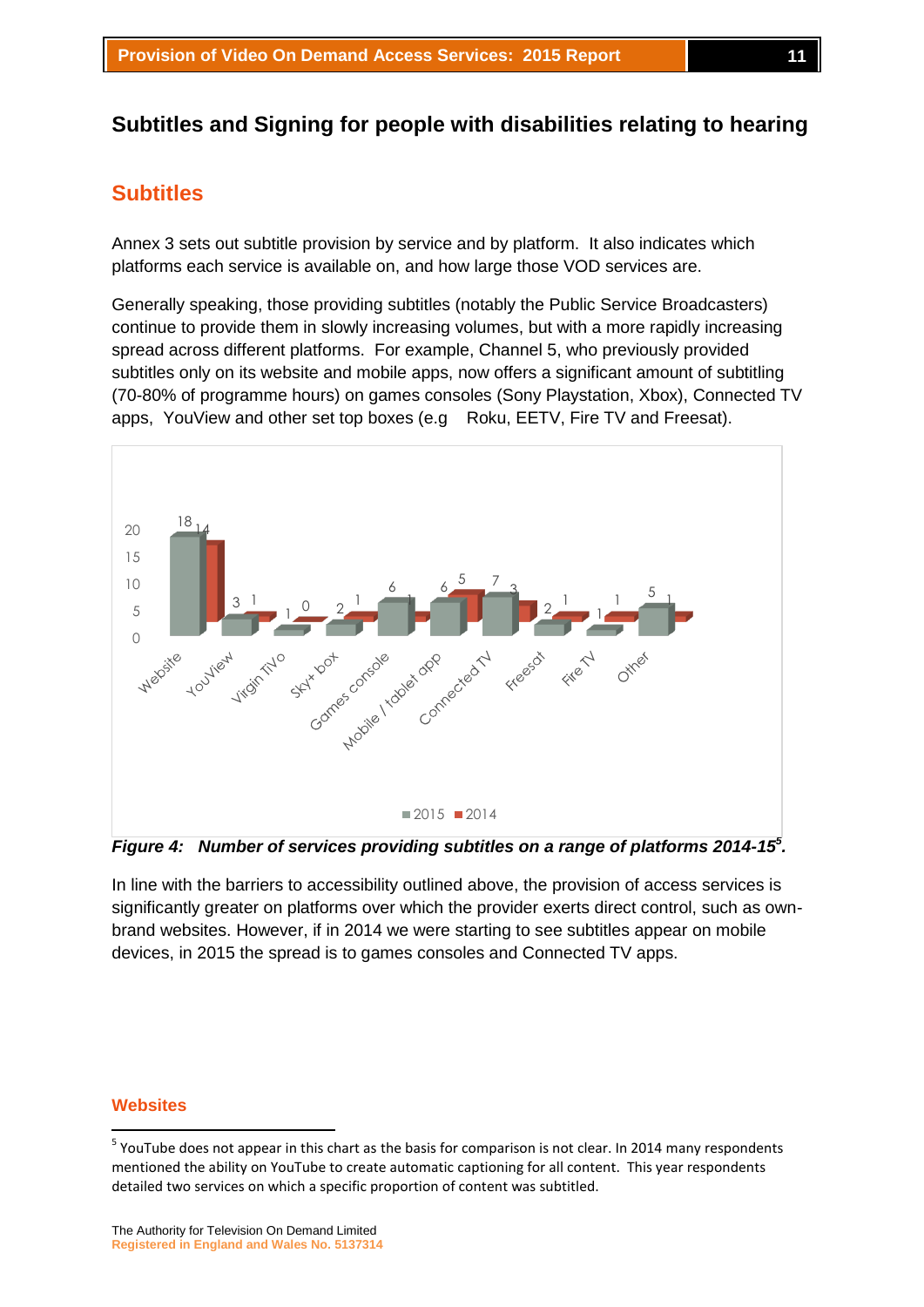Own-brand websites are the easiest place to make subtitles work. The number of people providing subtitles on their websites has risen slightly since last year (17 as compared with 14 services) but the proportions of subtitled material remain broadly comparable. The following shows subtitle provision in 2013/14 on the larger services (more than 1000 hours of VOD content):



# *Figure 5: Provision of subtitles on larger (>1000hrs) service websites as a percentage of total programming hours.*

It seems that we can see ceilings emerge for some services, often related to the type of content as discussed under 'barriers' above. ITV and UTV commented that the decreased proportion of overall content subtitled is due to an increase in live programming, and gave figures illustrating the very low 'catch-up' audiences associated with most programmes designed to be viewed live. However, there are some notable entrants to subtitling such as Amazon Instant Video. Having told us last year of plans to introduce subtitling, Amazon now subtitles over half its content.

Smaller services to carry subtitling on their websites in 2015 included the BFI Player (29%), BSL Zone Player (100%), Classical TV (11.5%), Globe Player (37%), The Horror Show (15%) Northern Visions (5.5%) and Animax (62%).

In 2014, UKTV told us that it expected to provide subtitles within the next 12 to 24 months on platforms under its own direct control (e.g. its own websites). This does not appear to have materialised to date.

#### **Apps on mobile devices, games consoles and Connected TV**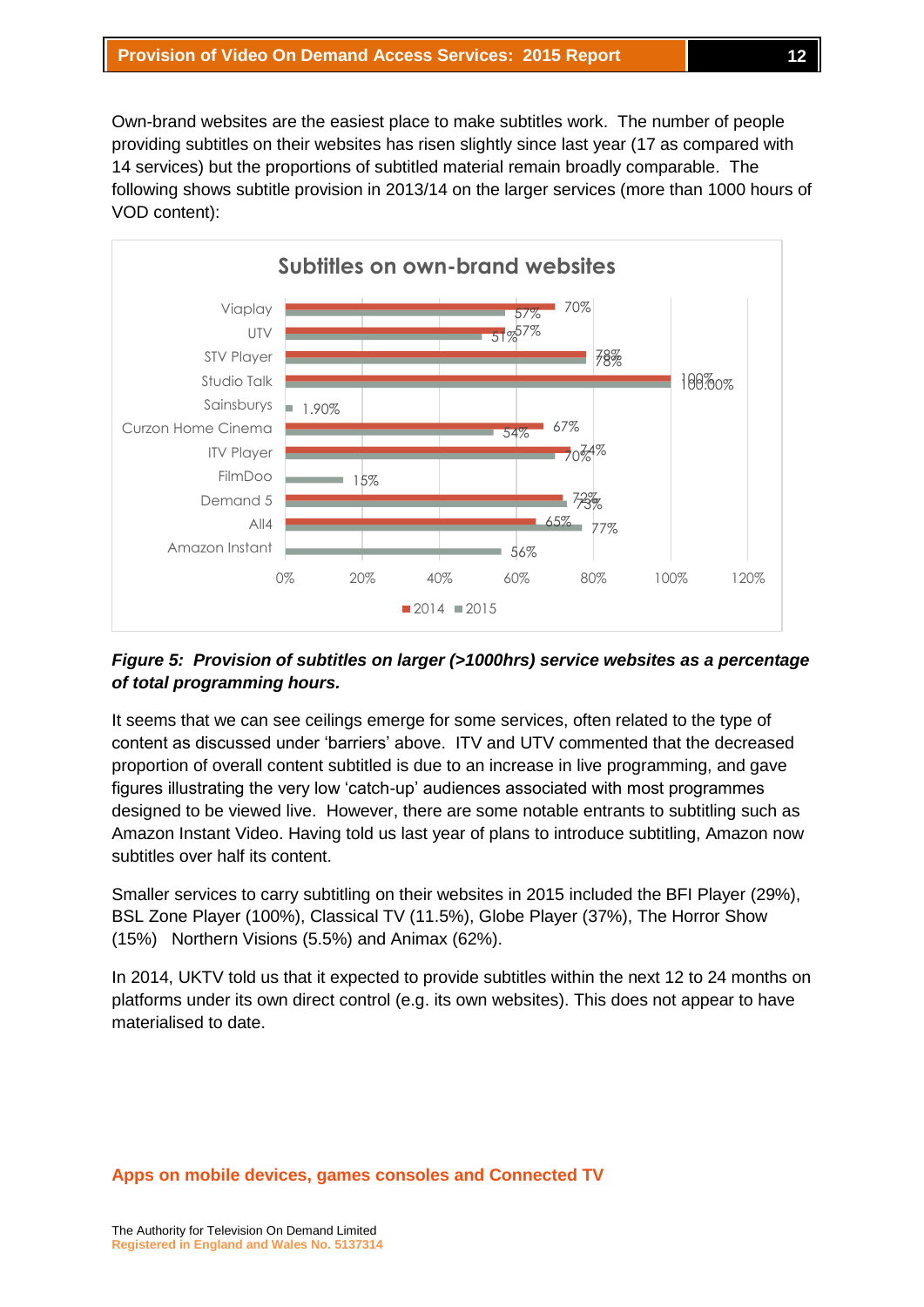After websites, it is these apps which appear to be most under the control of service providers wishing to make their VOD content accessible. Hence last year a number of service providers told us that they planned to make their content accessible on these apps. Channel 4 was conducting work internally to make its mobile apps accessible; ITV told us of plans to extend accessibility to mobile/tablet apps and also to Connected TV, Freesat and YouView; and STV planned to extend to more mobile apps and to games consoles. Of these providers, only STV appears to have made concrete progress with respect to subtitles, now subtitling 78% of its content on games consoles as well as mobile apps. STV comments that it "*relaunched both its STV Players for iOS and Android in Q2 2015. These were "ground-up" rebuild, aimed at bringing up to date the STV Player codebase. This paved the way for the inclusions of subtitles within the next major versions of apps, due early Q4 2015. The feature is currently under test and validation."*



## *Figure 6: Provision of subtitles on Mobile / tablet apps, Games consoles, and Connected TV, as a percentage of total programming hours.*

While the proportions of subtitled content have not risen drastically on those services already providing it, what has increased is the range of devices offering accessible content. In 2015, Demand 5 has offered subtitled content on games consoles and connected TV in addition to its mobile/tablet apps. Likewise STV's subtitles are available on games consoles as well as mobile devices. It is to be noted however that as the makeup of a particular service changes, it may not be available on an outlet that was accessible in 2014 (for example Curzon Home Cinema on games consoles). This doesn't necessarily affect the overall picture of increasing accessibility across platforms.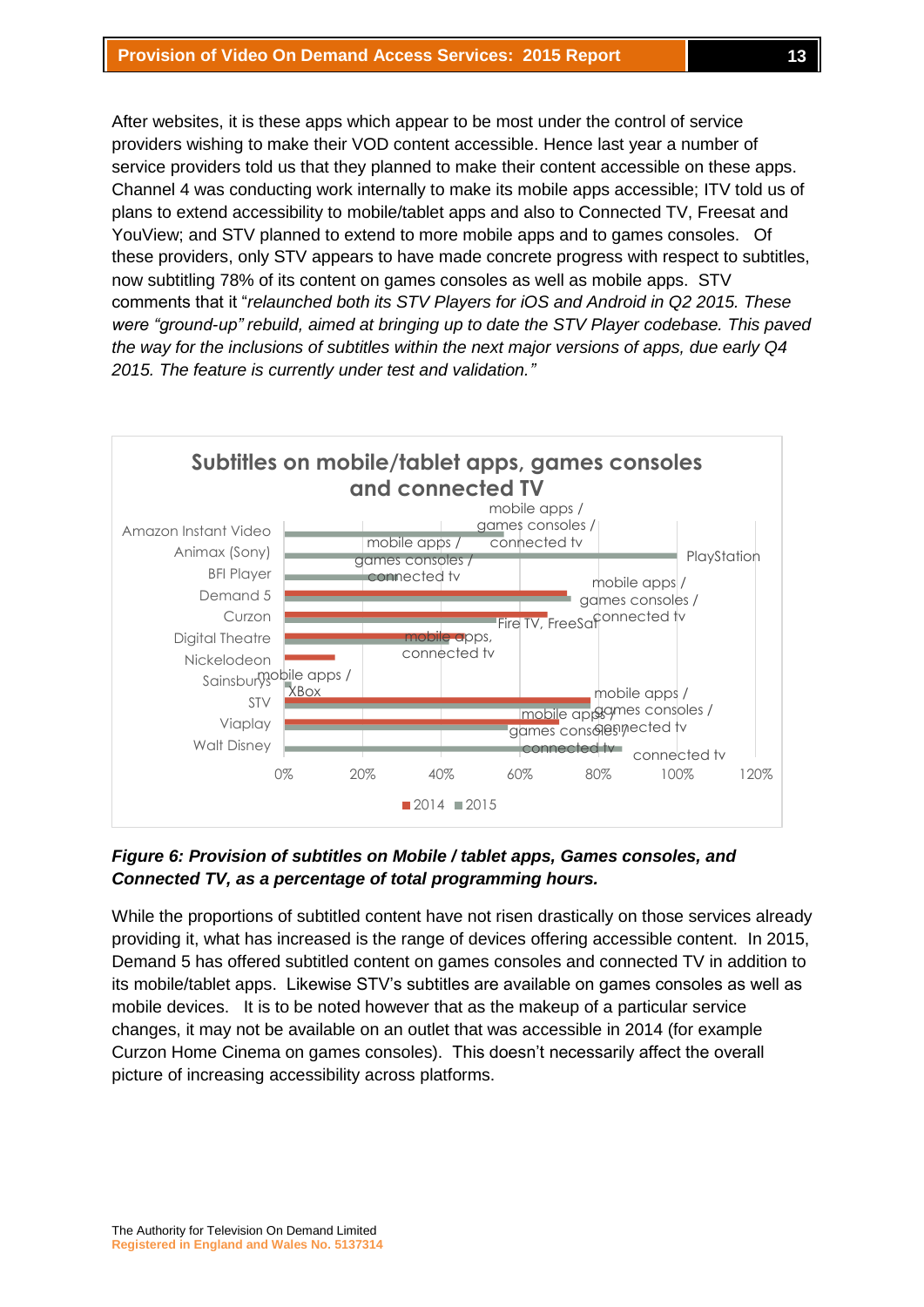#### **Major third party content aggregators**

This is the area where the barriers to provision start to make themselves felt. 2015 has not seen great advances for subtitle provision on the major platforms such as YouView, Virgin and Sky.



*Figure 7: Number of subtitled services available on each major UK third party platform*

As described above in 'barriers', there continues to be something of a stalemate between content providers and platform operators regarding responsibility for VOD subtitling. Many content providers (e.g. NBC Universal, UKTV, Fox, Nickelodeon) maintain that they have large catalogues of material with associated subtitles available which are not currently supported by the platforms. ITV has *"written to Sky and Virgin to request that they provide us with details of how we can deliver access services in relation to our VOD on these platform".* AMC Networks comments that VOD content is delivered to each platform with subtitles if specified but that as each platform may have a different file specification they do not know if any subtitles will be operational / available via that platform.

On the other hand, major platforms such as Virgin and YouView maintain that their platforms are fully able to support all three main access services, and suggest that they are not being offered content with subtitles, or that their technical specifications are not being met, or that content providers are unwilling to shoulder the costs of providing and converting access services. The situation with Sky differs slightly in that talks with content providers aiming at trialling subtitle provision have stalled due to issues with assigning responsibility for costs and resources allocation.

In its 2015 survey response, STV summarises a position which seems to hold true for other content providers and other platforms: "*The Youview platform had, up until recently, very limited options for subtitle support. Combined with STV's limited technical resources to*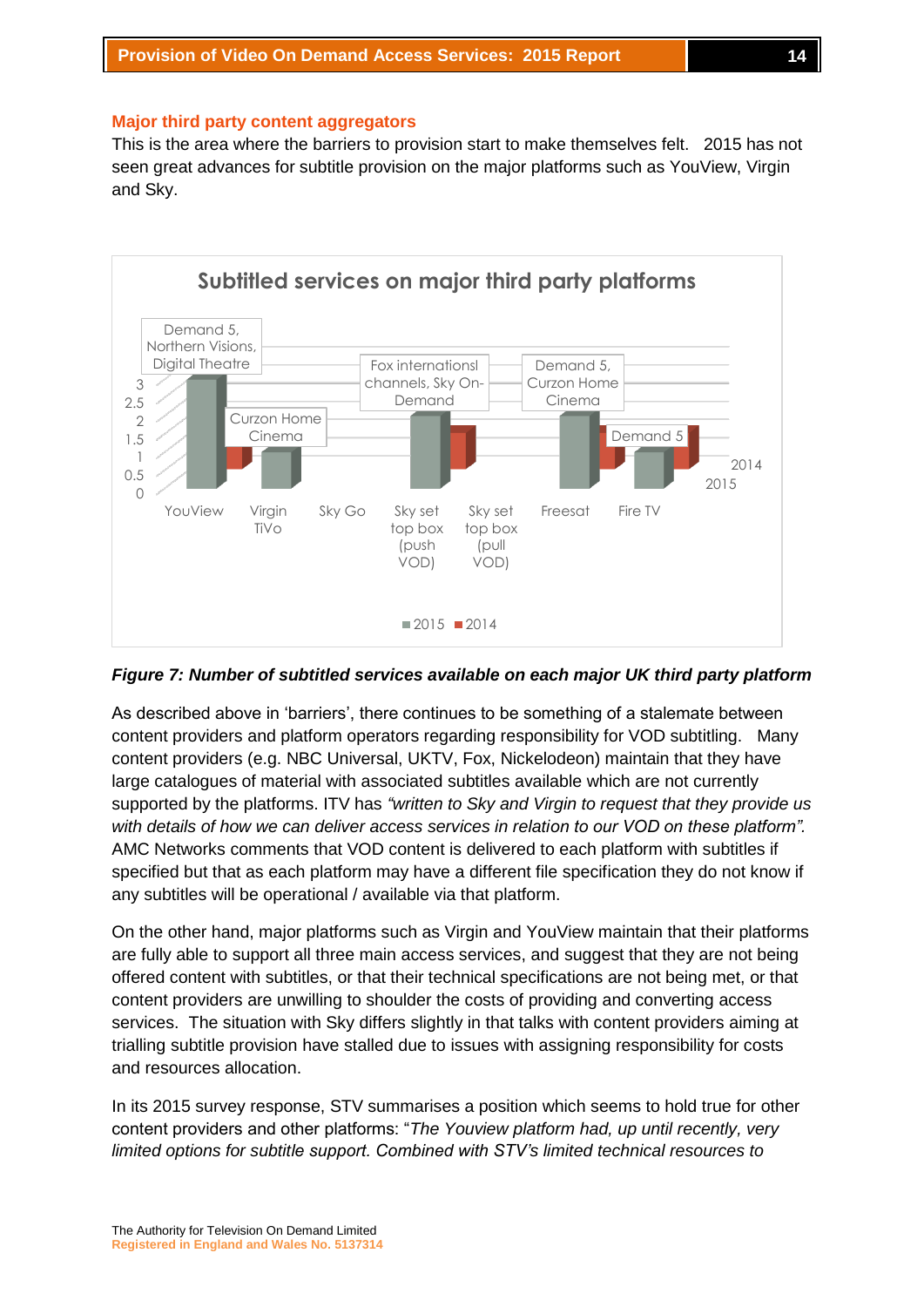*create the required format, STV did not provide any programme hours with subtitles in the time period."*

There are a number of ways in which this stalemate is being addressed:

### **Communication**

There has been a notable increase in communication between platforms and content providers on this issue. Sky still says it is looking to work with third party content providers to jointly develop, test and establish a blue print for other third party providers to provide subtitles on the Sky platform. Some content providers (e.g. Disney) point to ongoing discussions with platforms over technical aspects of access service provision. FilmFlex is trialling subtitling on its Virgin Media 'Movies' content, and working with Virgin to include subtitling for the next release of Virgin's 'TV Anywhere'. FilmFlex is also working with a confidential new partner to agree technical specs and volume of subtitled content. ITV tells a positive story of engagement with Freeview with the result that *"the newly launched Freeview Play has adopted the new European technical specification for IP distribution formats, which will provide for accurate and reliable delivery of subtitles with video on demand".*

#### **Content provider upgrades**

Content providers such as NBC Universal are beginning to adopt the EBU-TT technical standard as recommended by the ATVOD WGAS group, which should simplify content exchange, making it easier for content providers to transfer subtitled assets. STV states that the *"creation of subtitles for our ODPS is currently handled through systems coming end of life in late 2016. One of the business requirement for their upgrade is to address the technical limitation STV had to date with the creation and management of subtitles, in order to deliver them on as many programmes as possible. Therefore it is expected that the systems' replacements will result in an increased number of programme featuring subtitles."*

#### **Platform upgrades**

As elaborated below under 'Discussion', some of the major platforms such as Virgin are conducting significant upgrade work on their platforms which should make provision of subtitles easier. Virgin comments that its *"current VOD platform is 10 years old and needs upgrading. We are rolling out a new IP platform. The platform will include standard 'timed text' as a subtitle format for play-out of video files. We have every confidence that such a standard will reduce time slippage and therefore reduce the need to repurpose every asset to ensure the subtitles are aligned with the video. This will allow Virgin Media to host significant volumes of subtitled assets and should reduce the costs of provision for content providers. However, we will still be reliant on content providers giving us the assets in the first place and to work with us to provide content to our new platform. We are currently in dialogue with content providers about the new platform."*

With these developments in mind, the following plans were outlined in 2015 survey responses. Please note that providers who did not indicate any plans are not included in this summary.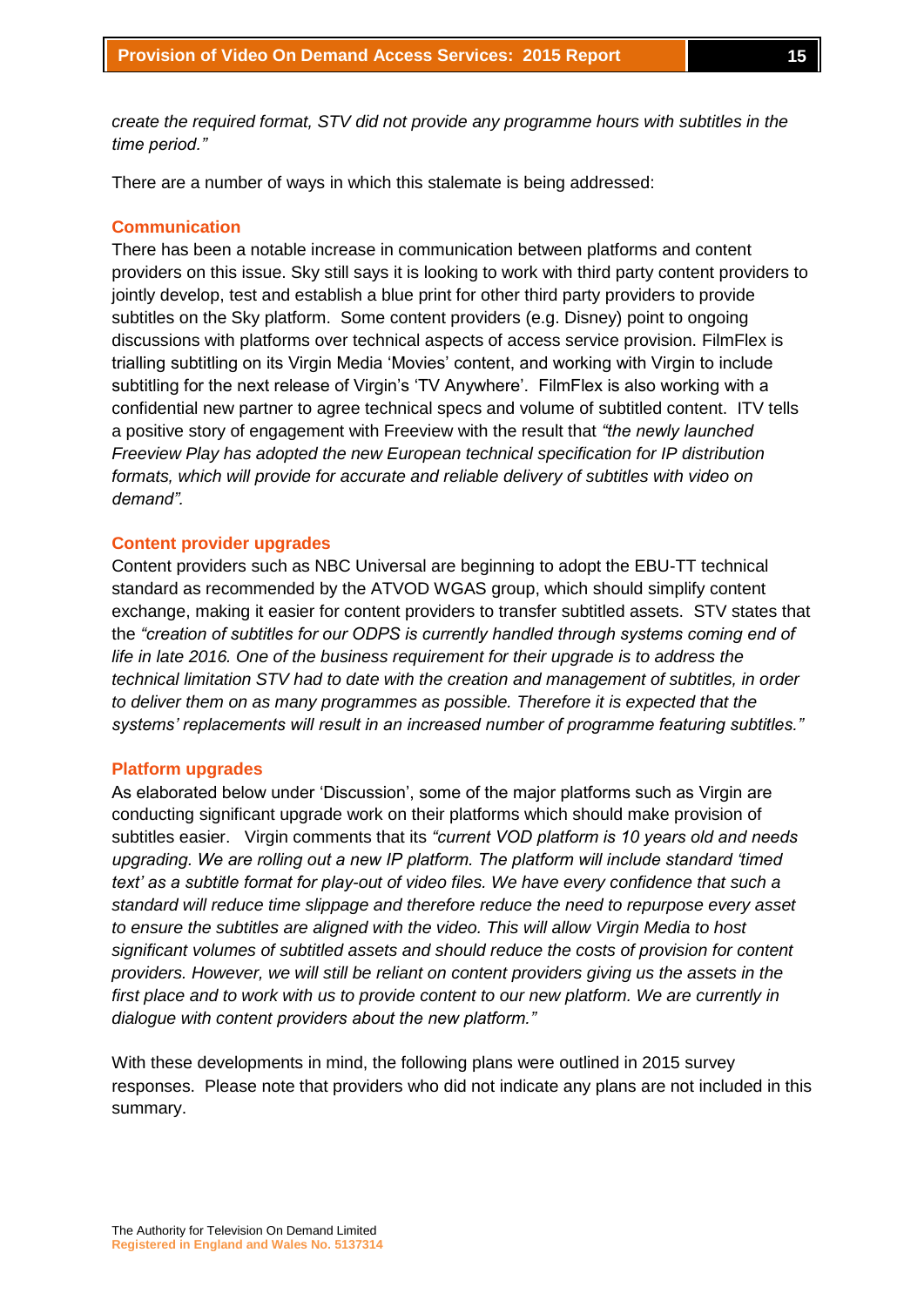| <b>Service</b><br><b>Provider</b>      | <b>Platform</b>                                                                                                                      | <b>Details</b>                                                                                                                                                                                                                                           | <b>Timeframe (blank</b><br>if none given)                                                                                          |
|----------------------------------------|--------------------------------------------------------------------------------------------------------------------------------------|----------------------------------------------------------------------------------------------------------------------------------------------------------------------------------------------------------------------------------------------------------|------------------------------------------------------------------------------------------------------------------------------------|
| <b>AETN</b>                            | Virgin, Sky Go                                                                                                                       | Will need to comply with mandatory<br>broadcast percentages of access<br>services as linear share of viewing<br>increases, and aim to make this content<br>available on VOD outlets too.                                                                 |                                                                                                                                    |
| <b>AMC Networks</b>                    | Websites                                                                                                                             | Licensed materials to be delivered with<br>separate subtitle track to enable<br>accurate data on access services made<br>available                                                                                                                       | 2016                                                                                                                               |
| <b>BBC</b><br>Worldwide<br>(BBC Store) | phone/tablet app                                                                                                                     | The current trial service is being wound<br>down, to be replaced by BBC Store,<br>which will provide a significant amount<br>of accessible content.                                                                                                      |                                                                                                                                    |
| <b>BT</b>                              | Not stated                                                                                                                           | Funding agreed to develop access<br>services.                                                                                                                                                                                                            | Financial year<br>2016/17                                                                                                          |
| <b>BFI</b>                             | Website, mobile app,<br>connected tv app                                                                                             | Content licensors now instructed to<br>provide subtitles wherever available. All<br>feature titles should therefore have<br>subtitles                                                                                                                    | As of Oct 1 2015,<br>increase on<br>features to 80%                                                                                |
| Channel 4                              | Prioritising YouView and<br>mobile apps, also<br>Sky+HD set top box (pull<br>VOD), games console<br>and mobile apps,<br>connected TV | Aim is supplying subtitling, where there<br>is the technical capability, in line with the<br>voluntary commitment of 100% made for<br>linear services.<br>Having engaged in a dialogue with Sky,<br>plans are being finalised for subtitle<br>provision. | YouView within<br>next 6 months<br>Sky+HD set top<br>box (pull VOD):<br>beginning 2016<br>iOS apps: end 2015<br>Android apps: 2016 |
| Chrominance                            | Connected TV                                                                                                                         | Add subtitles to a selection of titles.                                                                                                                                                                                                                  | Next 12 months                                                                                                                     |
| Curzon                                 | Website, Virgin,<br>connected TV, Freesat,<br>Fire TV                                                                                |                                                                                                                                                                                                                                                          | Website: Q3 2016,<br>Virgin, connected<br>tv, Freesat, Fire TV:<br>5% increase p/a                                                 |
| <b>Digital Theatre</b>                 | Website, Mobile/tablet<br>apps                                                                                                       | Plans to increase proportion                                                                                                                                                                                                                             |                                                                                                                                    |
| Discovery                              | Website, Virgin                                                                                                                      |                                                                                                                                                                                                                                                          |                                                                                                                                    |
| E!<br>Entertainment                    | Website, Virgin                                                                                                                      |                                                                                                                                                                                                                                                          |                                                                                                                                    |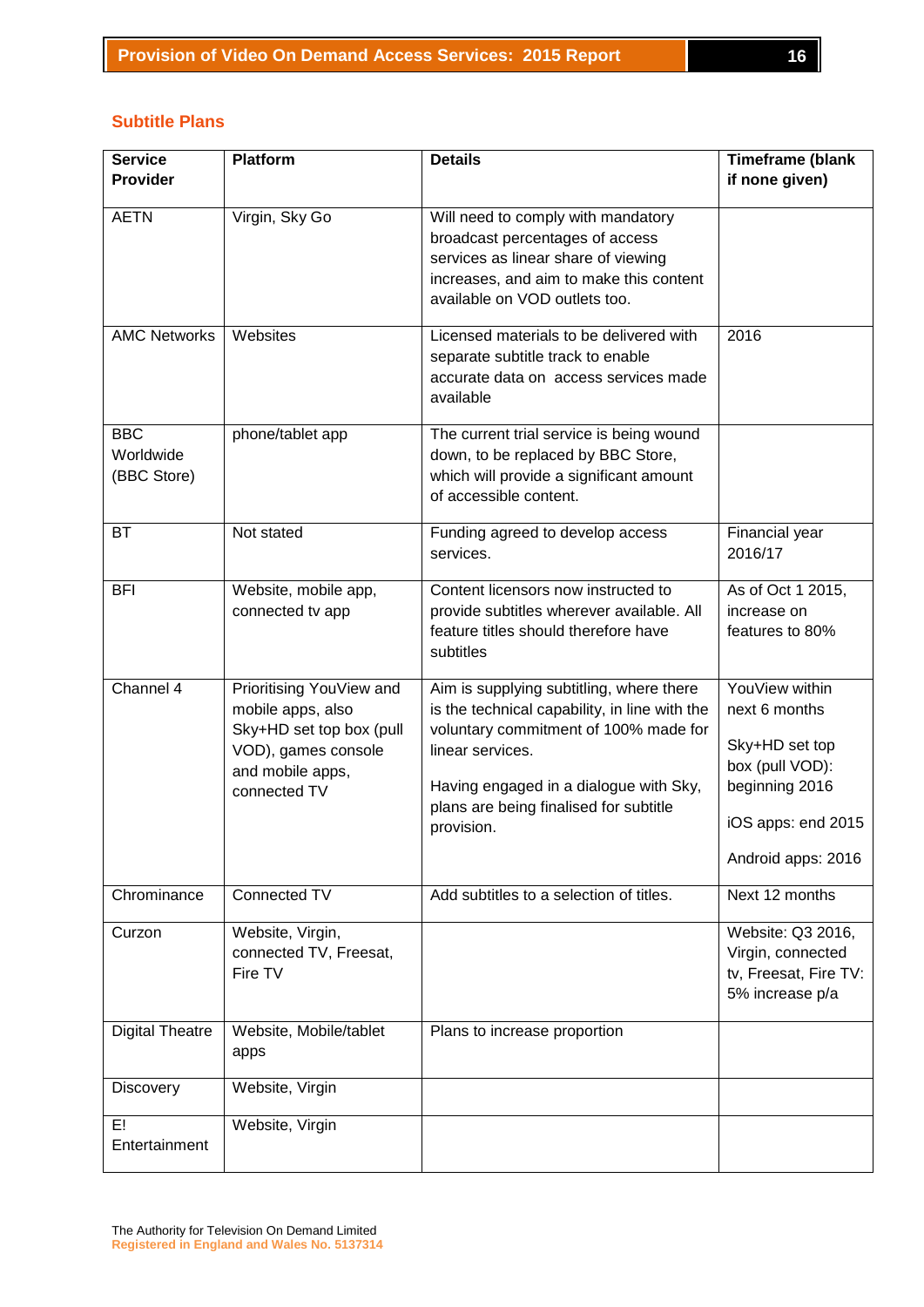| <b>Service</b><br>Provider | Platform                                                              | <b>Details</b>                                                                                                                                                                                                                                                                                                                                               | <b>Timeframe (blank</b><br>if none given)  |
|----------------------------|-----------------------------------------------------------------------|--------------------------------------------------------------------------------------------------------------------------------------------------------------------------------------------------------------------------------------------------------------------------------------------------------------------------------------------------------------|--------------------------------------------|
|                            |                                                                       |                                                                                                                                                                                                                                                                                                                                                              |                                            |
| FilmDoo                    | YouTube                                                               | Around 500 programmes subtitled                                                                                                                                                                                                                                                                                                                              | Within a year                              |
| FilmOn                     | Website, phone/tablet app                                             | Looking to source content that comes<br>with subtitles from vendors and content<br>owners going forward - where available                                                                                                                                                                                                                                    |                                            |
| Fox                        | Virgin, Sky Go, Sky+HD<br>set top box (pull VOD)                      | Currently awaiting a resolution for<br>provision of Subtitles on Sky On<br>Demand content; in discussion with Sky.                                                                                                                                                                                                                                           |                                            |
| <b>ITV</b>                 | Virgin, iOS apps                                                      | Investment in new way to package and<br>stream content which will in future allow<br>introduction in access services across<br>platforms in more streamlined way.                                                                                                                                                                                            | $iOS - H1 2016$<br>Freeview Play -<br>2017 |
| Joybear<br><b>Pictures</b> | Website, YouTube                                                      | Once the new site is live, plan to survey<br>existing members and new visitors to<br>see what access requirements they may<br>have. Based on that feedback will then<br>implement plan to make a proportion of<br>the content accessible to those with<br>hearing and/or sight impairments.                                                                  |                                            |
| <b>NBC Universal</b>       | Website, Virgin, Sky+HD<br>set top box (pull VOD)                     | Working with Virgin to make existing<br>subtitles available.                                                                                                                                                                                                                                                                                                 |                                            |
| Nickelodeon                | Virgin, Sky Go, Sky+HD<br>set top box (pull VOD),<br>phone/tablet app | The Nick Mobile App is able to support<br>subtitled programming and has<br>previously included subtitled<br>programming on the App. Intend to have<br>subtitled all the linear programming on<br>the main Nickelodeon channel by the<br>middle of 2016 and will look into making<br>this available for on-demand that is<br>provided on the Nick Mobile App. |                                            |
| Sainsbury's                | Website                                                               | Working with our back-end partner to<br>include subtitles for our film titles<br>(provided they are made available by<br>the film studios).                                                                                                                                                                                                                  | End Q1 2016                                |
| Sky                        | Sky+HD set top box 'pull'<br><b>VOD</b>                               | Enable subtitles on Sky content.<br>Working towards enabling on Now TV<br>also.                                                                                                                                                                                                                                                                              | Summer 2016                                |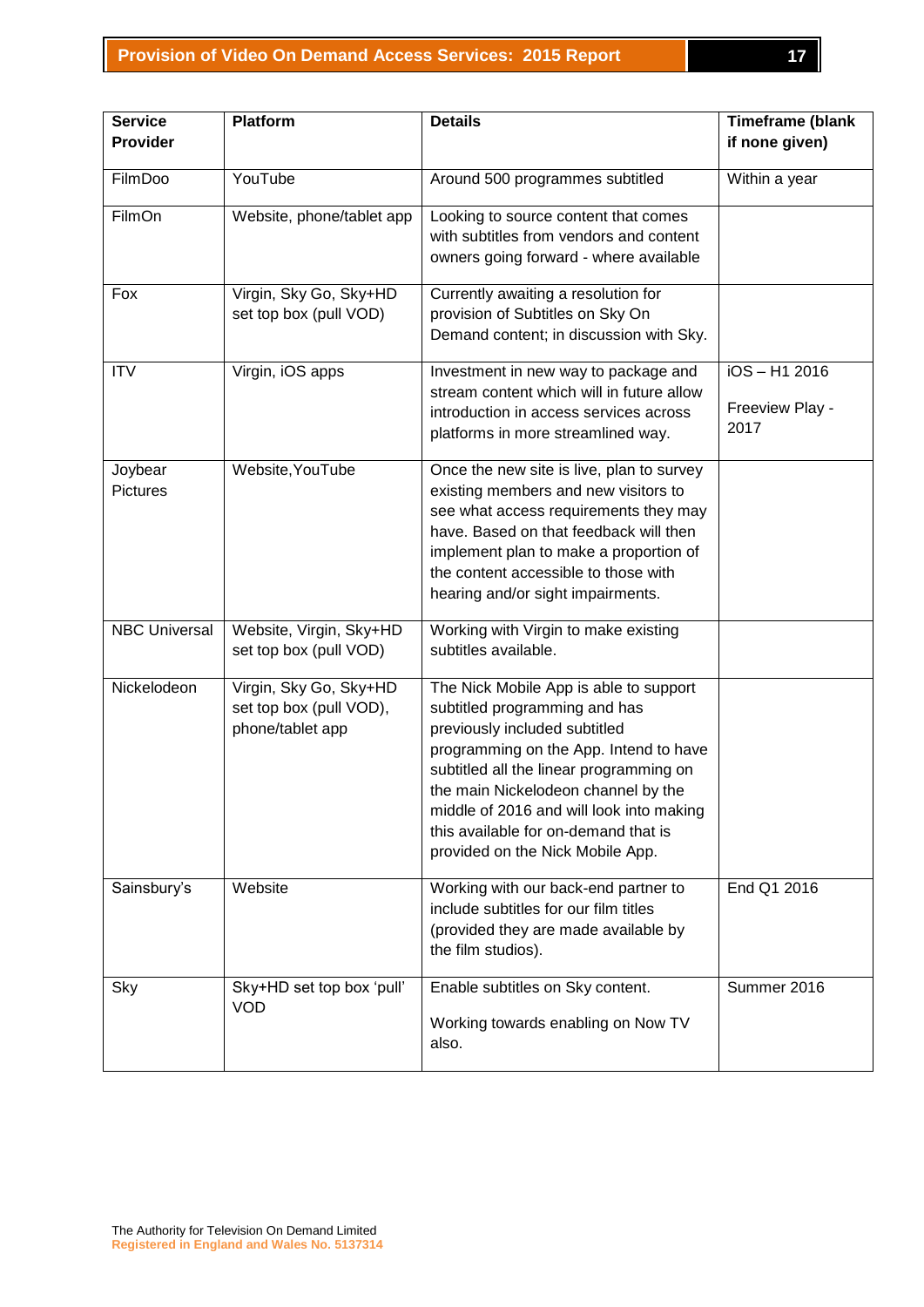| <b>Service</b>     | <b>Platform</b>                                              | <b>Details</b>                                                                                                                                                                                                                                                                                   | <b>Timeframe (blank</b> |
|--------------------|--------------------------------------------------------------|--------------------------------------------------------------------------------------------------------------------------------------------------------------------------------------------------------------------------------------------------------------------------------------------------|-------------------------|
| <b>Provider</b>    |                                                              |                                                                                                                                                                                                                                                                                                  | if none given)          |
| <b>STV</b>         | YouView                                                      | Subtitles on YouView                                                                                                                                                                                                                                                                             | YouView Q4 2015         |
|                    | Website                                                      | Increased subtitle provision on website<br>as the result of systems upgrade                                                                                                                                                                                                                      | Late 2016               |
|                    | Mobile apps                                                  | STV relaunched both its STV Players for<br>iOS and Android in Q2 2015 following<br>ground-up rebuilds. This paves the way<br>for the inclusion of subtitles within the<br>next major versions of apps.                                                                                           | Q4 2015                 |
| <b>UKTV</b>        | Website, YouView, iOS<br>and Android apps                    | Subtitles on website and iOS and<br>Android based apps is on plan for 2016                                                                                                                                                                                                                       | 2016                    |
| <b>UTV</b>         | phone/tablet app                                             | Exploring opportunities on iOS - this will<br>depend on robust "out of the box" third<br>party technical solutions that could<br>become available to UTV in the future.                                                                                                                          | Next 12-18 months       |
| Vevo               | Games console,<br>phone/tablet app,<br>connected TV          | After technological overhaul of<br>Vevo.com and apps.                                                                                                                                                                                                                                            |                         |
| <b>Walt Disney</b> | Virgin, Sky Go, Sky+HD<br>set top box (push and pull<br>VOD) | Technical discussions have continued<br>with Virgin Media to enable existing<br>subtitle files to be accessed by Virgin's<br>platform.                                                                                                                                                           |                         |
|                    |                                                              | Technical discussions have continued<br>with Sky in an attempt to enable existing<br>subtitle files to be accessed by Sky's<br>platform. Disney has participated in a<br>BETA test with Sky and is hoping that<br>the subtitle files can be made available<br>by Sky to its subscribers shortly. |                         |
| We Are<br>Colony   | Tablet app                                                   |                                                                                                                                                                                                                                                                                                  | Q3 2015                 |

*Figure 8: Plans for subtitle provision as indicated in 2015 survey responses (respondents with no plans are not included).*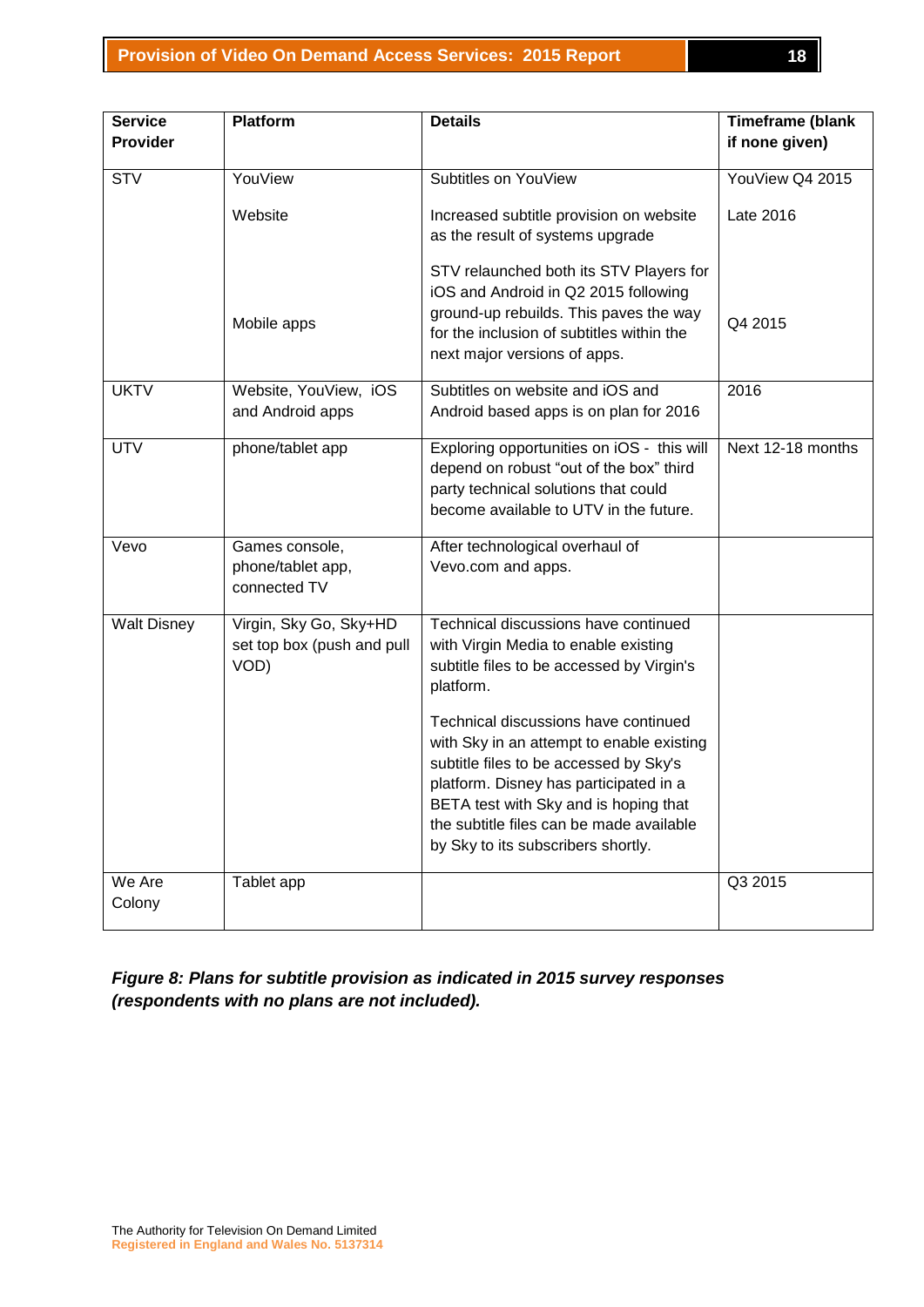# **Signing**

As in all previous survey years, signing remains less widely available than subtitling, provided in smaller quantities on only a limited number of VOD services - British Sign Language Broadcasting Trust ("BSLBT"); ITV and UTV – in similar quantities to last year. The key change in 2015 is introduction of signing on STV's VOD services.

|                         | <b>BSLBT</b> | <b>ITV</b> | <b>STV</b> | <b>UTV</b> |
|-------------------------|--------------|------------|------------|------------|
| <b>Website</b>          | 100%         | 1.8%       | 1.1%       | 2.9%       |
| <b>YouView</b>          | 100%         | 1.9%       | 1.4%       |            |
| <b>Virgin</b>           |              | 2%         |            |            |
| <b>Sky Go</b>           |              | 2.2%       |            |            |
| <b>Games consoles</b>   |              | 1.9%       | 1.1%       |            |
| iOS app                 |              | 2%         | 1.1%       | 2.9%       |
| <b>Android app</b>      |              | 1.9%       | 1.1%       |            |
| <b>Windows app</b>      |              | 1.8%       | 1.1%       |            |
| <b>Connected TV app</b> |              | 1.9%       | 1.4%       |            |
| <b>BT Vision</b>        |              | 2.1%       |            |            |
| <b>Freesat</b>          |              | 1.4%       |            |            |
| <b>Now TV / Roku</b>    |              | 1.7%       |            |            |

## *Figure 9: Provision of signing by platform as a percentage of total programming hours*

British Muslim TV also provides limited signing on its website and aims to provide more. Other VOD service providers (e.g. Sky, Channel 4, Disney, Nickelodeon, NBC Universal) point to their contributions to the BSLBT fund towards BSL Zone programmes as made available through the BSL Player.

In relation to the relatively small number of signed programmes, STV comments that its catch-up service inherits signed programmes from its broadcast service, and therefore VOD programmes are only signed if *"the programme has a signed version available on broadcast*" and *"the signed version of the programme carries catch-up rights".* There are notable editorially-led exceptions such as the Scottish Independence Debates where STV created signed versions of the programmes for its VOD service.

While FilmOn and Curzon stated in 2014 that they were aiming to supply signed content once available, this has not materialised to date. FilmOn again this year indicated plans to include signed content, along with Plato Media and BBC Worldwide, via mobile apps.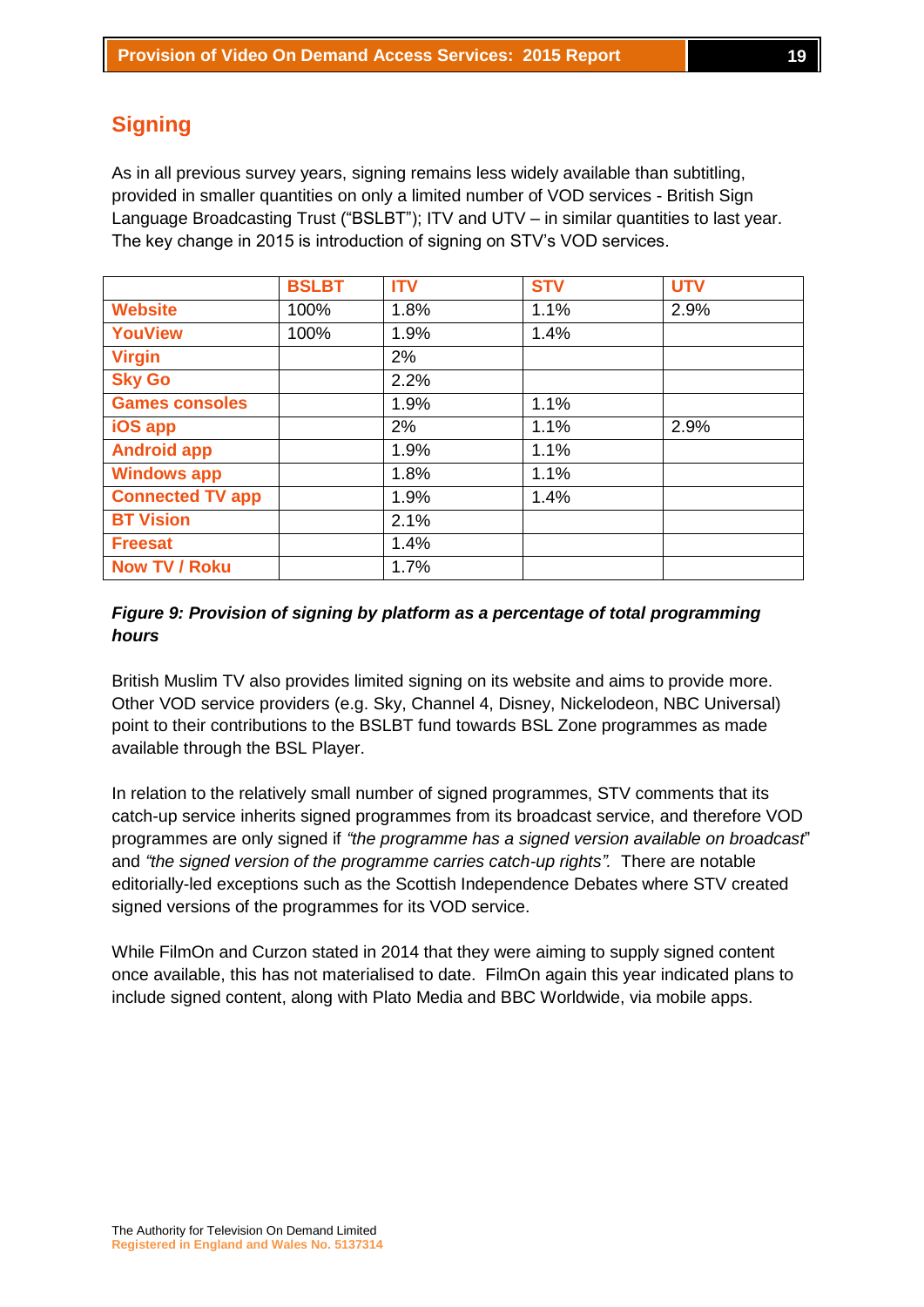# **Audio Description for people with disabilities relating to sight**

In previous years, Audio Description ("AD") was provided on only a very limited number of VOD services; those run by Channel 4, Sky, and Channel Entertainment (no longer operational).

In 2015, as with subtitling, those already providing AD on a particular platform continued to provide it, with some increase in quantities.

Of perhaps more significance is the appearance of audio description on a greater range of outlets, largely due to two providers new to VOD audio description. As planned in 2014, both Channel 5 and ITV had introduced audio description by the time of this year's survey. These were plans with concrete time frames – those with more general plans in 2014 (such as Amazon, Fox, FilmOn and Curzon) have not yet begun audio-describing VOD content.



## *Figure 10: Audio Described VOD content in 2014 and 2015 as a percentage of total programme hours.*

ITV's approach to introducing audio description has been to prioritise its most popular programmes such as Coronation Street and Downton Abbey, with plans to roll out AD to other popular programmes and to more platforms. Other plans mentioned in 2015 are outlined below (providers who did not indicate any plans are not included).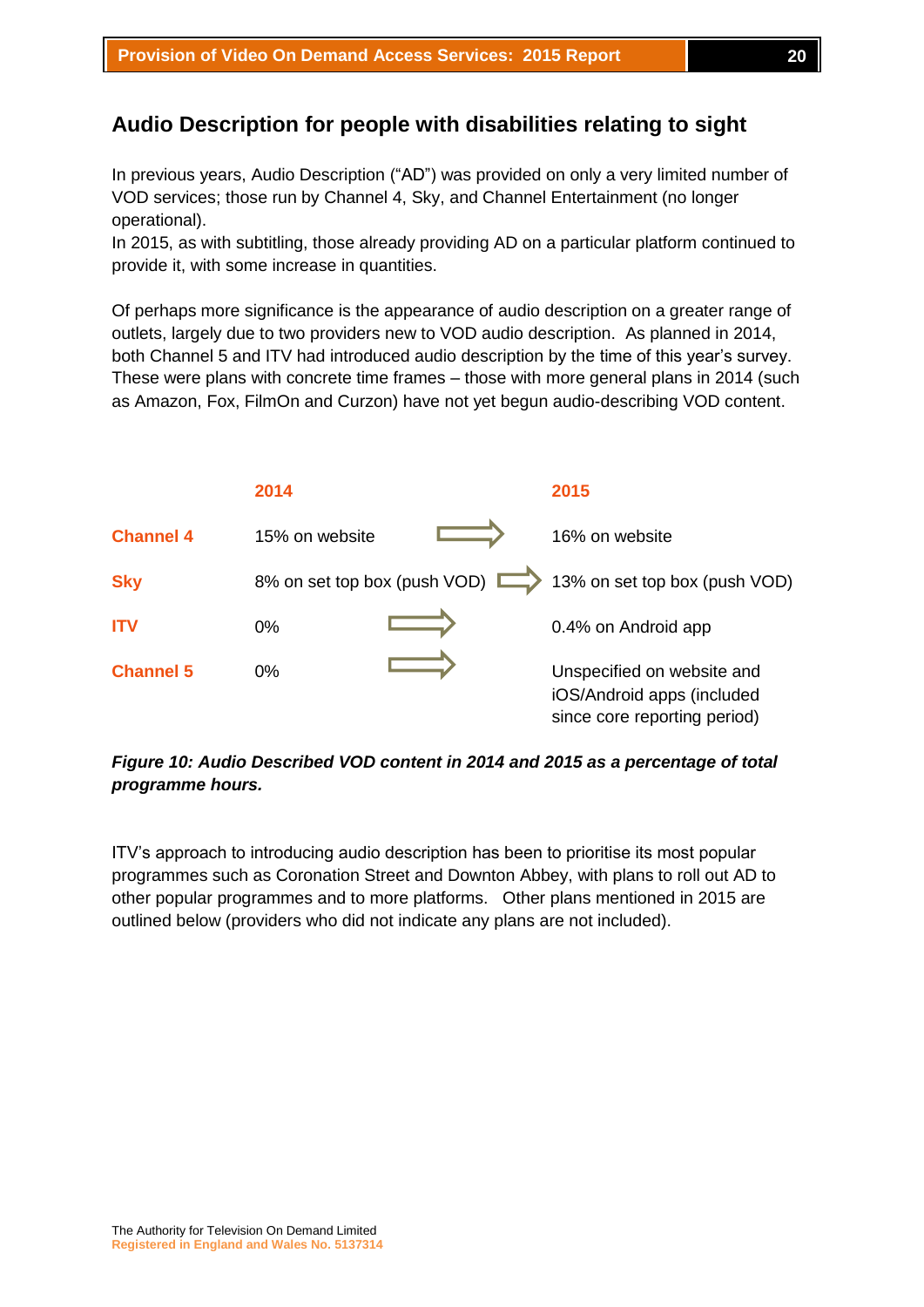# **Audio Description Plans**

| <b>Service Provider</b> | <b>Platform</b>                                                   | Plan                                                                                                                                                                                                                                                                                                                                                                                                 | <b>Timeframe</b>                                                          |
|-------------------------|-------------------------------------------------------------------|------------------------------------------------------------------------------------------------------------------------------------------------------------------------------------------------------------------------------------------------------------------------------------------------------------------------------------------------------------------------------------------------------|---------------------------------------------------------------------------|
| <b>AETN</b>             | Virgin,                                                           |                                                                                                                                                                                                                                                                                                                                                                                                      |                                                                           |
| <b>BBC Worldwide</b>    | Mobile apps                                                       | Current trial service is<br>being wound down, to<br>be replaced by BBC<br>Store, which will<br>provide a significant<br>amount of accessible<br>content.                                                                                                                                                                                                                                             |                                                                           |
| <b>BFI</b>              | Website, mobile apps,<br>connected tv                             | <b>Currently investigating</b><br>a technical solution to<br>enable multi-track late<br>binding functionality on<br>transcodes which<br>would make AD<br>possible without<br>having to create<br>entirely new assets.                                                                                                                                                                                | Provisional: Q1 2016 for<br>development, beginning roll out in<br>Q2 2016 |
| Channel 4               | YouView, Virgin, Sky<br>set top box, mobile<br>apps, connected tv | Conducting internal<br>work at this stage<br>The intention is to<br>supply audio<br>description, where<br>there is technical<br>capacity to support it,<br>in line with the<br>voluntary<br>commitments made for<br>linear services (20%)<br>Plans to provide audio<br>description across<br>different forms of<br>programming by<br>trialling audio<br>description on foreign-<br>language content. |                                                                           |
| <b>Comedy Central</b>   | Sky Go,                                                           | Working with platforms<br>and Action on Hearing<br>Loss to find a solution.                                                                                                                                                                                                                                                                                                                          |                                                                           |
| Curzon                  | Website, Virgin,<br>connected tv, Freesat,<br>Fire TV             |                                                                                                                                                                                                                                                                                                                                                                                                      | Q3 2016                                                                   |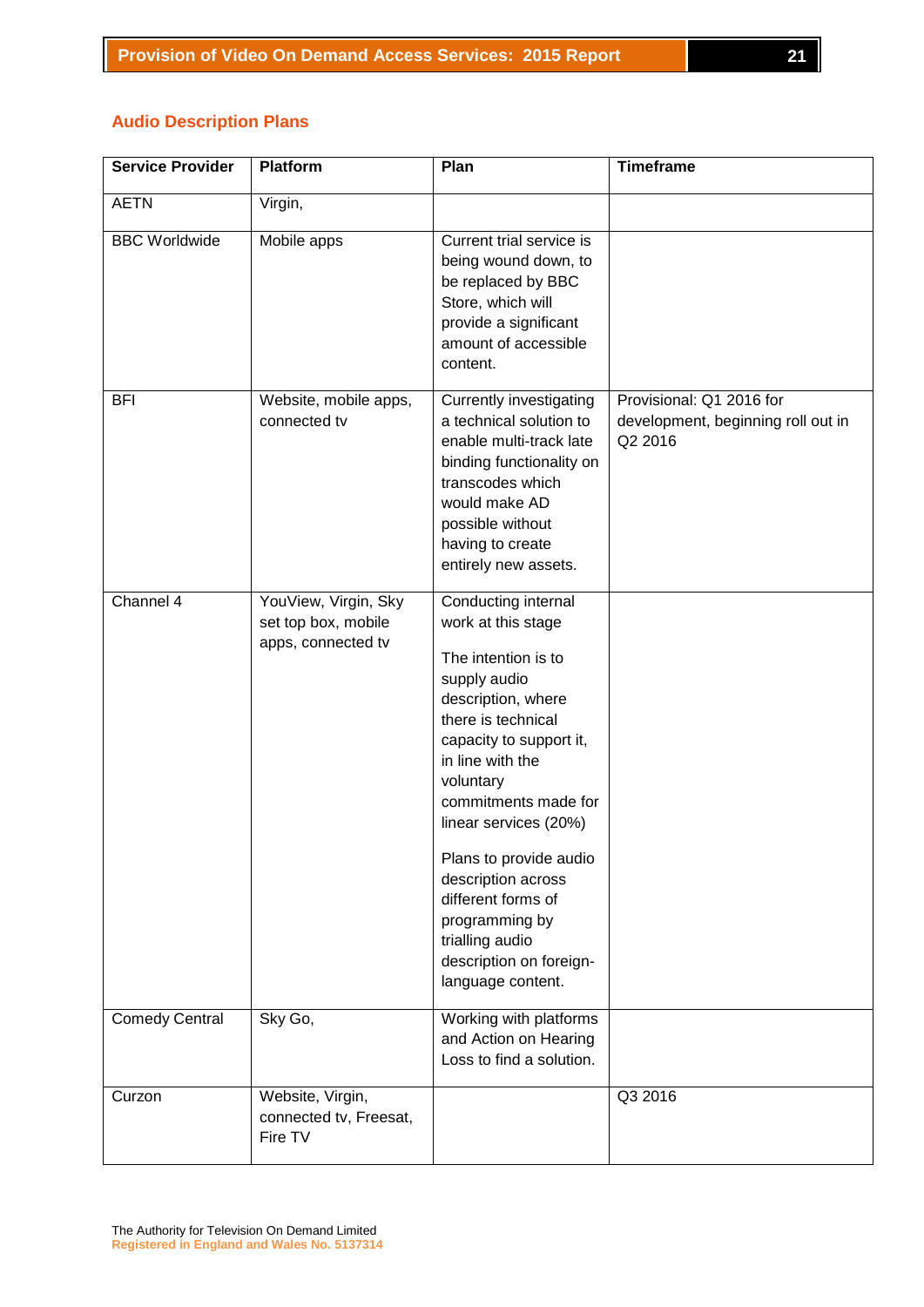### **Provision of Video On Demand Access Services: 2015 Report 22**

| <b>Service Provider</b> | <b>Platform</b>                    | Plan                                                                                                                                                                                                                                                                                                                                           | <b>Timeframe</b> |
|-------------------------|------------------------------------|------------------------------------------------------------------------------------------------------------------------------------------------------------------------------------------------------------------------------------------------------------------------------------------------------------------------------------------------|------------------|
| <b>Discovery</b>        | YouView, Virgin,                   | Subtitles are however<br>a priority                                                                                                                                                                                                                                                                                                            |                  |
| Disney                  | Virgin, Sky Go, Sky set<br>top box | <b>Technical discussions</b><br>have continued with<br>Virgin Media to enable<br>existing audio<br>description files to be<br>accessed by Virgin's<br>platform.                                                                                                                                                                                |                  |
|                         |                                    | <b>Technical discussions</b><br>have continued with<br>Sky in an attempt to<br>enable existing audio<br>description files to be<br>accessed by Sky's<br>platform. Disney has<br>participated in a BETA<br>test with Sky and is<br>hoping that the audio<br>description files can be<br>made available by Sky<br>to its subscribers<br>shortly. |                  |
| FilmOn                  | Mobile apps                        | Looking to source<br>content that comes<br>with Audio Description<br>from vendors and<br>content owners going<br>forward - where<br>available                                                                                                                                                                                                  |                  |
| Fox                     | Virgin, Sky Go, Sky set<br>top box |                                                                                                                                                                                                                                                                                                                                                |                  |
| <b>ITV</b>              | YouView, others                    | Plan to continue to roll<br>out AD to popular<br>programmes and more<br>platforms                                                                                                                                                                                                                                                              |                  |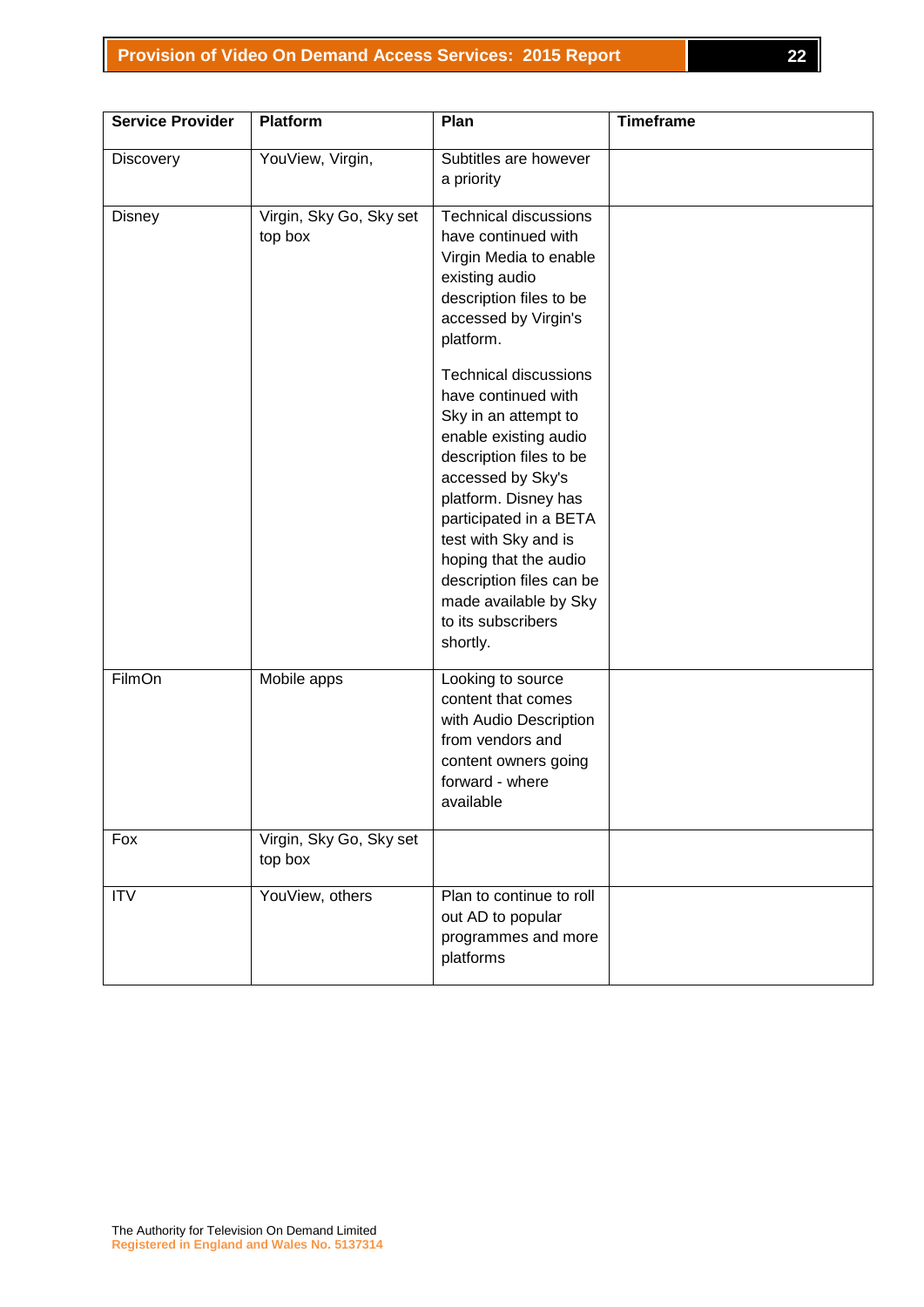| <b>Service Provider</b> | <b>Platform</b>                                 | Plan                                                                                                                                                                                                                                                                                                             | <b>Timeframe</b> |
|-------------------------|-------------------------------------------------|------------------------------------------------------------------------------------------------------------------------------------------------------------------------------------------------------------------------------------------------------------------------------------------------------------------|------------------|
| Joybear Pictures        | Website, YouTube                                | Once the new site is<br>live, plan to survey<br>existing members and<br>new visitors to see<br>what access<br>requirements they may<br>have. Based on that<br>feedback will then<br>implement plan to<br>make a proportion of<br>the content accessible<br>to those with hearing<br>and/or sight<br>impairments. |                  |
| Nickelodeon             | Virgin, Sky Go, Sky set<br>top box, mobile apps | Investigating (with<br>relevant platforms) the<br>possibility of providing<br>content featuring audio<br>description                                                                                                                                                                                             |                  |
| <b>NBC Universal</b>    | Virgin, Sky set top box                         |                                                                                                                                                                                                                                                                                                                  |                  |
| <b>STV</b>              | YouView, mobile apps,<br>connected tv           | Will impact assess the<br>provision of Audio<br>Description as part of<br>system upgrades                                                                                                                                                                                                                        | 2016/17          |
| <b>UKTV</b>             | YouTube, YouView                                |                                                                                                                                                                                                                                                                                                                  |                  |
| <b>UTV</b>              | Mobile apps                                     |                                                                                                                                                                                                                                                                                                                  | Longer term      |
| Vevo                    | Website, Mobile apps,<br>connected tv           | Aim to provide access<br>services after current<br>technological overhaul.                                                                                                                                                                                                                                       |                  |

# *Figure 11: Plans for Audio Description provision as indicated in 2015 survey responses (respondents with no plans are not included).*

The technical challenges to delivering Audio Description on VOD differ from those facing subtitling. It is arguably a more straightforward process to provide pre-existing Audio Described content in some form on a VOD service. A key challenge for AD on VOD is posed by the functionality of the user-equipment as it has been designed, which often offers no easy route for a blind or partially-sighted person to select their preferred content nor easily to choose a described version of it if available. These issues are discussed in the 2015 of the ATVOD Working Group on Access Services referenced above.

There remains some confusion over whether the platforms can support Audio Description, and in what form. Nickelodeon comment that *"[b]roadly we understand that Virgin is unable*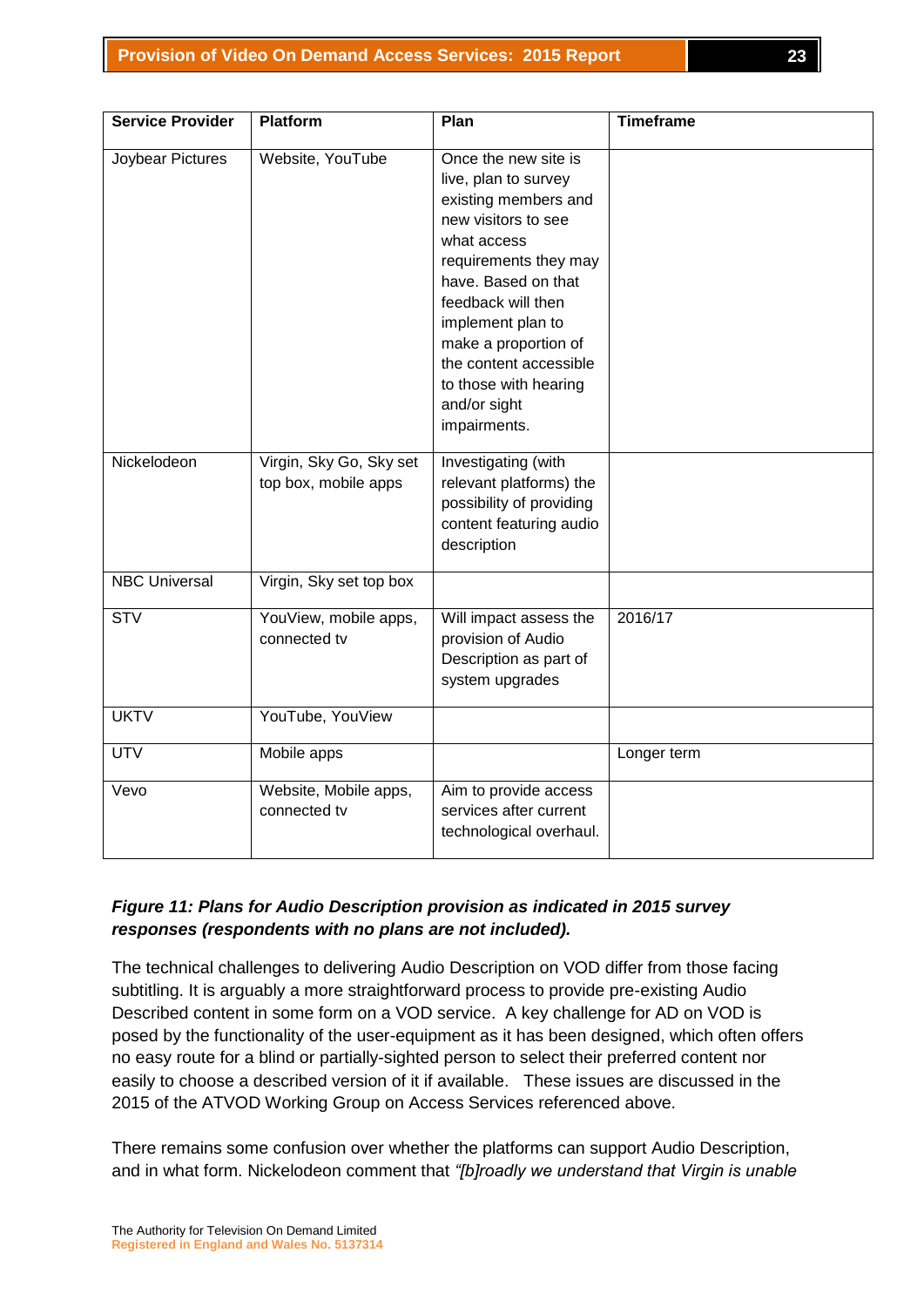*to support audio description on its on demand platforms but we aim to work with Virgin to investigate the possibility of providing content featuring audio description on the My Nick Jr TiVo App."* NBC Universal Global Networks UK stated that 1,314 hours of AD files were available over the survey period, but were not carried by the platforms.

On the other hand, Virgin states that its platform supports Audio Description. Although Sky told us that it provides audio description on its smallest service only (the 'push' set top box content), it has been working with the RNIB to trial an Audio Description app for companion devices (such as phones or tablets) which provides AD synchronised with programme sound. $6$ 

One of the barriers to providing Audio Description appears to be the availability of preexisting AD tracks to use on VOD services. Sainsbury's, for example, stated that AD provision is *"dependent on the rights holders making available programmes with Audio Description"*. Channel 4 told us that where there is insufficient time to create audio description for programmes received very close to broadcast there are no AD files to use on All 4. Fox pointed out that it has only one broadcast who (NCIS) for which audio description is made, which would represent only 22 hours per year of its VOD content. It is worth noting in this regard that the linear requirements relating to Audio Description (as outlined in Ofcom's Code on Television Access Services) peak at 10% of programmes (compared with 80% of programmes for subtitles). That said, we are clearly not seeing all audio described linear content making it onto VOD in accessible form.

# **Discussion**

ATVOD has again been encouraged by the scale of response to the survey and the progress that is being made on the increasing breadth of accessibility across outlets (including mobile and tablet apps, connected TV, and games consoles).

It is apparent that most of the major TV platforms now appear to support accessible content. However, it also seems to be the case that none of these platforms make it easy for content providers to make their content accessible. It is particularly concerning to see that the confusion over Virgin's platform capabilities continues for a third year. ATVOD urges platform operators to use the established lines of communication to reinforce their technical requirements for provision of access services with content.

ATVOD also urges further work towards supporting accessibility on the part of Sky, as above, and TalkTalk, whose 2015 response states that *"would be a complex task to develop access services for TalkTalk's YouView TV platform, due to the need to ensure that the software for the on-demand player is fully compatible with the YouView platform software, and potentially also the firmware and hardware for each YouView set-top box".*

However, it is also ATVOD's opinion that it is not good enough for some content providers to maintain that accessibility is not their responsibility and is out of their hands. Where elements of access service provision are outside content providers' control (for example, those by platforms), content providers should be prepared to be more pro-active (for

<sup>-&</sup>lt;br><sup>6</sup> <http://www.rnib.org.uk/new-app-brings-vod-blind-and-partially-sighted-people> and <http://www.rnib.org.uk/audio-description-app>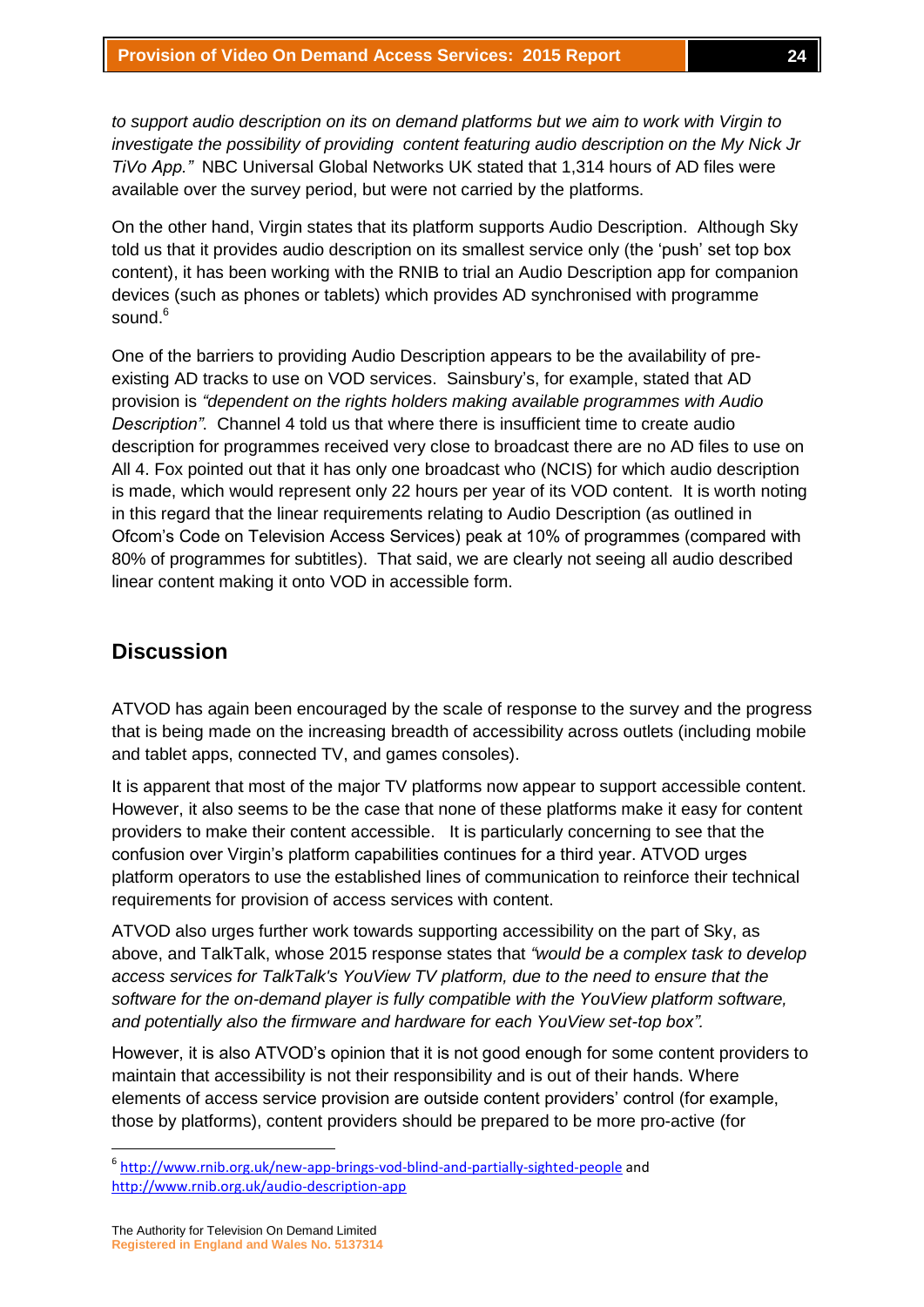example in seeking technical information on subtitle formats). For some content providers this may mean a greater willingness to invest resources into accessibility. . By way of parallel, the recent introduction in the US of rules for subtitling Internet video sees responsibility shared between content provider and platform.<sup>7</sup>

In relation to audio description in particular, service providers are failing to use the increasing quantity of audio described content made for linear television to make their VOD services accessible to blind and partially sighted customers.

ATVOD recognises that the necessary systems changes cannot be made in isolation and often have to be combined with wider technical upgrades. Therefore it is welcome that several respondents (both content providers and platform operators) plan to use forthcoming upgrades to improve accessibility. For example:

- $\triangleright$  Virgin states, as above, that it is rolling out a new IP platform with a subtitle standard which will make it easier to relay subtitles to VOD audiences.
- $\triangleright$  Sky has committed funding to address its current inability to carry access services data together with content on its 'pull' VOD outlet. However, Sky also points out that even where they hold an existing copy of a subtitled programme, further investment is required to edit that programme to make it suitable for on-demand.
- STV is *"still going through the upgrade of its legacy systems therefore not all limitations are lifted but the expectations are that all of its ODPS will feature subtitles by mid-2016. The fragmentation of file format (e.g. variants of TTML, webVTT, etc for subtitles) is also a barrier to switch delivery across the platform. Improvements in standardisation around EBU-TT are expected to ease delivery. STV has however noticed significant improvement from both solution suppliers and platform providers (e.g. Youview). This has facilitated the recent introduction of subtitles on various apps, such as the STV Player for Amazon Fire TV and on Xbox 360."*
- Turner is *"currently undergoing a lengthy process of converting all content to a purely file based system with our transmission partner, Arqiva. Once this has been complete we will be able to work with our partner VOD platforms to supply the access service files in the format that they require."*
- $\triangleright$  TalkTalk adds a note of caution on the time-scales involved, stating that that there is *"a very substantial backlog of software development due to take place for TalkTalk's YouView service, generally running to in excess of a year. As such, even if the various issues outlined above could be overcome, there would be a considerable time lag before access services could be introduced."*. In line with this, Digital Theatre comments that subtitles have only been available via TalkTalk (on YouView) on those production with burnt-in subtitles, as TalkTalk do not currently host closed captions (which can be switched on and off).
- ITV provides a more general optimistic note in its hope that the *"complexity in online content delivery will simplify as the market matures, just as it did with linear broadcasting, and so over time we anticipate the process becoming easier and faster."*

**.** 

<sup>&</sup>lt;sup>7</sup> <https://www.fcc.gov/guides/captioning-internet-video-programming>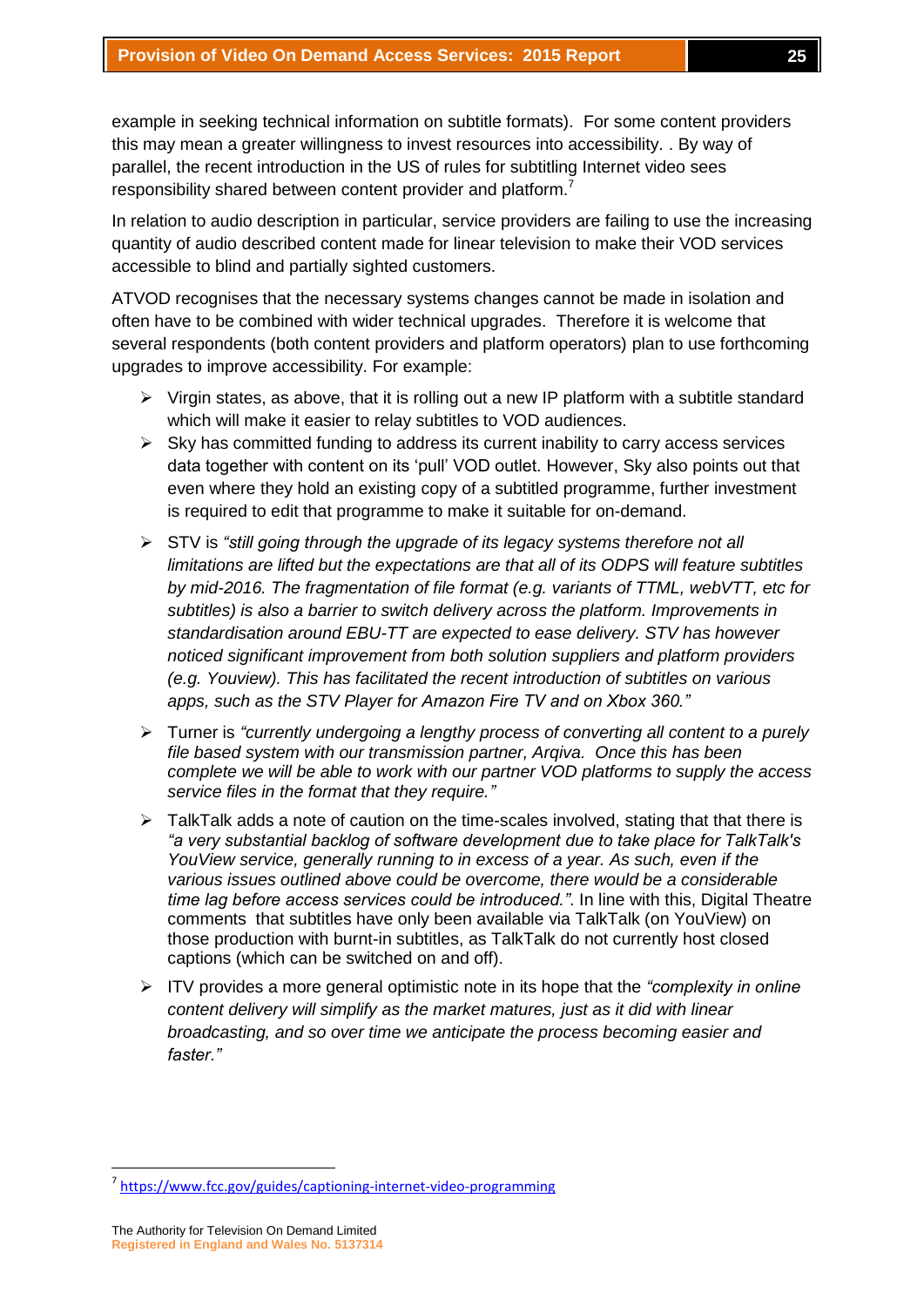## **Next Steps**

ATVOD's role as the co-regulator for the editorial content of on demand programme services will come to an end on 31 December 2015, and from 1 January 2016 Ofcom will act as sole regulator for on-demand programme services.

ATVOD is working closely with Ofcom to manage a smooth and seamless transition. Ofcom has indicated that it will review its approach to the regulation of on demand programme services, with a consultation in early 2016.

ATVOD strongly encourages Ofcom to take forward its work on accessibility of VOD services, making use of the information gathered by ATVOD in its annual survey and the work done by the ATVOD Working Group on Access Services ("WGAS"), which met for the last time in December 2015. Any recommendations relating to future work to arise from that meeting will also be carried over to Ofcom.

In addition, ATVOD encourages Ofcom to review the existing 'Best Practice' guidelines available in relation to both linear and non-linear access service provision.

In the interim period, ATVOD continues to support the following key recommendations:

- $\triangleright$  Service providers should prioritise content for which linear access services already exist
- $\triangleright$  Content providers should consider adopting EBU-TT as a standard file format for subtitle exchange
- $\triangleright$  Platform operators should ensure that their platforms are able to support access services and that their technical requirements are understood by their content providers
- All parties should prioritise an increase in audio described VOD content.
- $\triangleright$  All parties in the supply chain should keep access services in mind when revising contractual arrangements or technical systems.

ATVOD would like to thank those service providers, disability groups, and access service providers who have engaged with us so constructively in our work encouraging accessibility. We have appreciated the extent to which service providers in particular have been willing to share their technical problems and innovations. We hope this work translates in the near future into On Demand services which can be enjoyed by everyone.